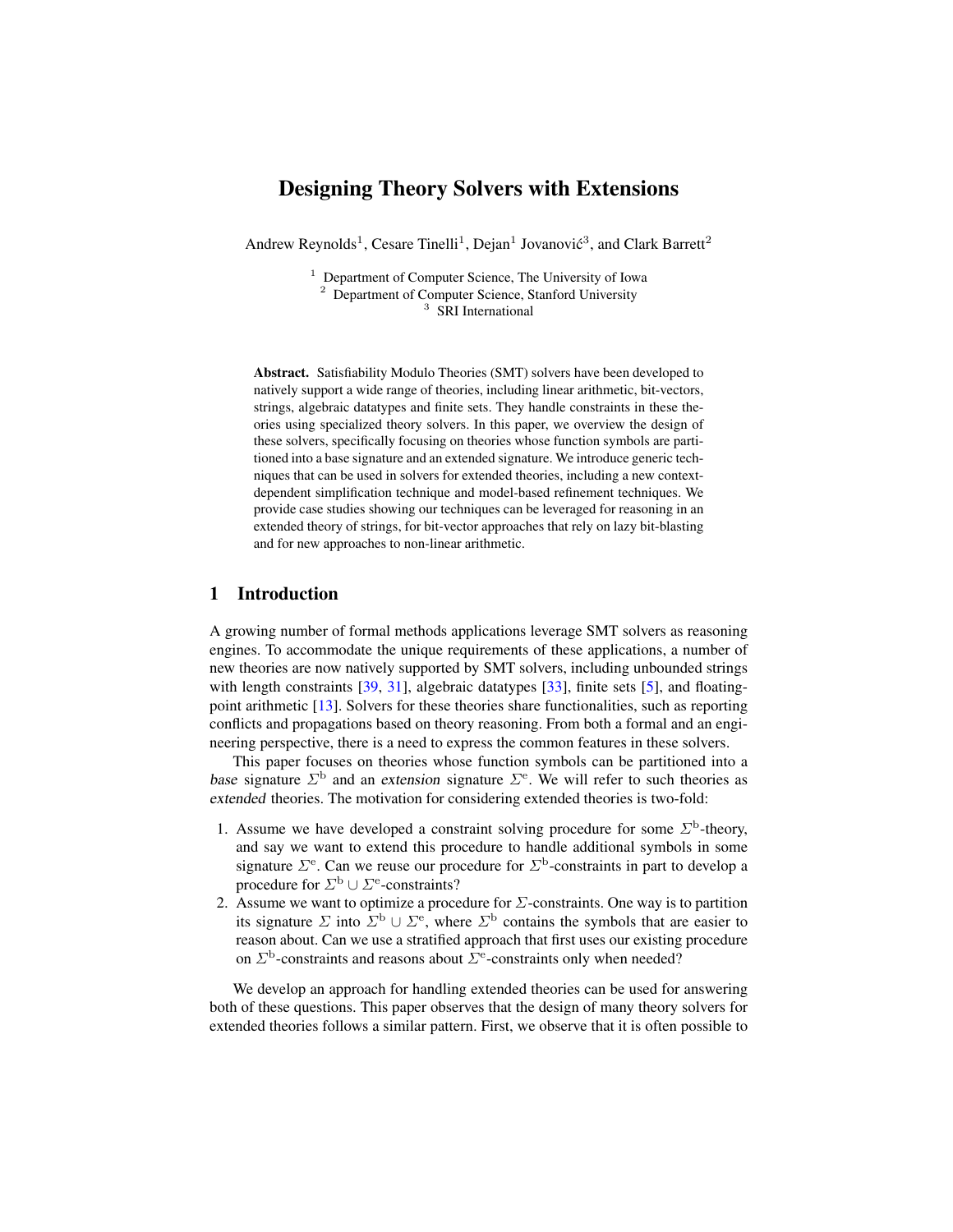reduce extended constraints to basic ones by reasoning modulo the equalities entailed by the current assignment. As a simple example, in the context where  $y \approx 2$  is entailed by the current assignment, the non-linear constraint  $x \times y + y > 5$  can be simplified to a linear one  $2 \times x > 3$ . We refer to this technique as *context-dependent simplification*. Constraints that are not reducible in this way can be handled by techniques that follow the common paradigm of model-based abstraction refinement, where basic constraints can be used to refine the abstraction of extended terms. The latter is an approach followed used by several recent approaches to SMT solving [\[15,](#page-15-2) [17\]](#page-16-3).

In previous work, we showed that techniques based on simplification can significantly improve the performance of  $DPLL(T)$ -based string solvers [\[34\]](#page-16-4). In this work: we formalize the design of theory solvers with extensions, specifically:

- we introduce a generic technique, which we call *context-dependent simplification*, which can reduce extended constraints to basic ones and propagate equalities between extended terms;
- we define a generic approach for extended theories that leverages this technique and others to implement modular extensions for the theories of strings, linear arithmetic and bit-vectors, showing that:
	- context-dependent simplification techniques significantly improve the performance and precision of our solver for an extended theory of strings;
	- lightweight techniques based on context-dependent simplification and modelbased refinement can extend  $DPLL(T)$  linear arithmetic solvers to handle nonlinear arithmetic and have some advantages over state-of-the-art solvers; and
	- the performance of bit-vector solvers can be improved by delaying bit-blasting of certain functions that require sophisticated propositional encodings.

#### 1.1 Formal preliminaries

We assume the reader is familiar with the following notions from many-sorted logic with equality: (sorted) signature, term, literal, formula, clause, free variable, interpretation, and satisfiability of a formula in an interpretation (see, e.g.,  $[11]$  for more details). We consider only signatures  $\Sigma$  that contain an (infix) logical symbol  $\approx$  for equality. We write  $t \not\approx s$  as shorthand for  $\neg t \approx s$ . We write  $\mathcal{L}it(\varphi)$  to denote the set of literals of formula  $\varphi$ . We extend these notations to tuples and sets of terms or formulas as expected.

If  $\varphi$  is a  $\Sigma$ -formula and  $\mathcal I$  a  $\Sigma$ -interpretation, we write  $\mathcal I \models \varphi$  if  $\mathcal I$  satisfies  $\varphi$ . If t is a term, we denote by  $\mathcal{I}(t)$  the value of t in  $\mathcal{I}$ . A theory is a pair  $T = (\Sigma, \mathbf{I})$  where  $\Sigma$ is a signature and I is a class of  $\Sigma$ -interpretations, the models of T, that is closed under variable reassignment (i.e., every  $\Sigma$ -interpretation that differs from one in I only in how it interprets the variables is also in I). A  $\Sigma$ -formula  $\varphi$  is satisfiable (resp., unsatisfiable) in T if it is satisfied by some (resp., no) interpretation in I. A set  $\Gamma$  of  $\Sigma$ -formulas entails in T a Σ-formula  $\varphi$ , written  $\Gamma \models_T \varphi$ , if every interpretation in **I** that satisfies all formulas in  $\Gamma$  satisfies  $\varphi$  as well. Two  $\Sigma$ -formulas are *equisatisfiable in*  $T$  if for every model  $A$  of T that satisfies one, there is a model of T that satisfies the other and differs from  $A$  at most over the free variables not shared by the two formulas. We say that *Γ propositionally entails*  $\varphi$ , written  $\Gamma \models_{\mathbf{p}} \varphi$ , if *Γ* entails  $\varphi$  when considering all atoms as propositional variables.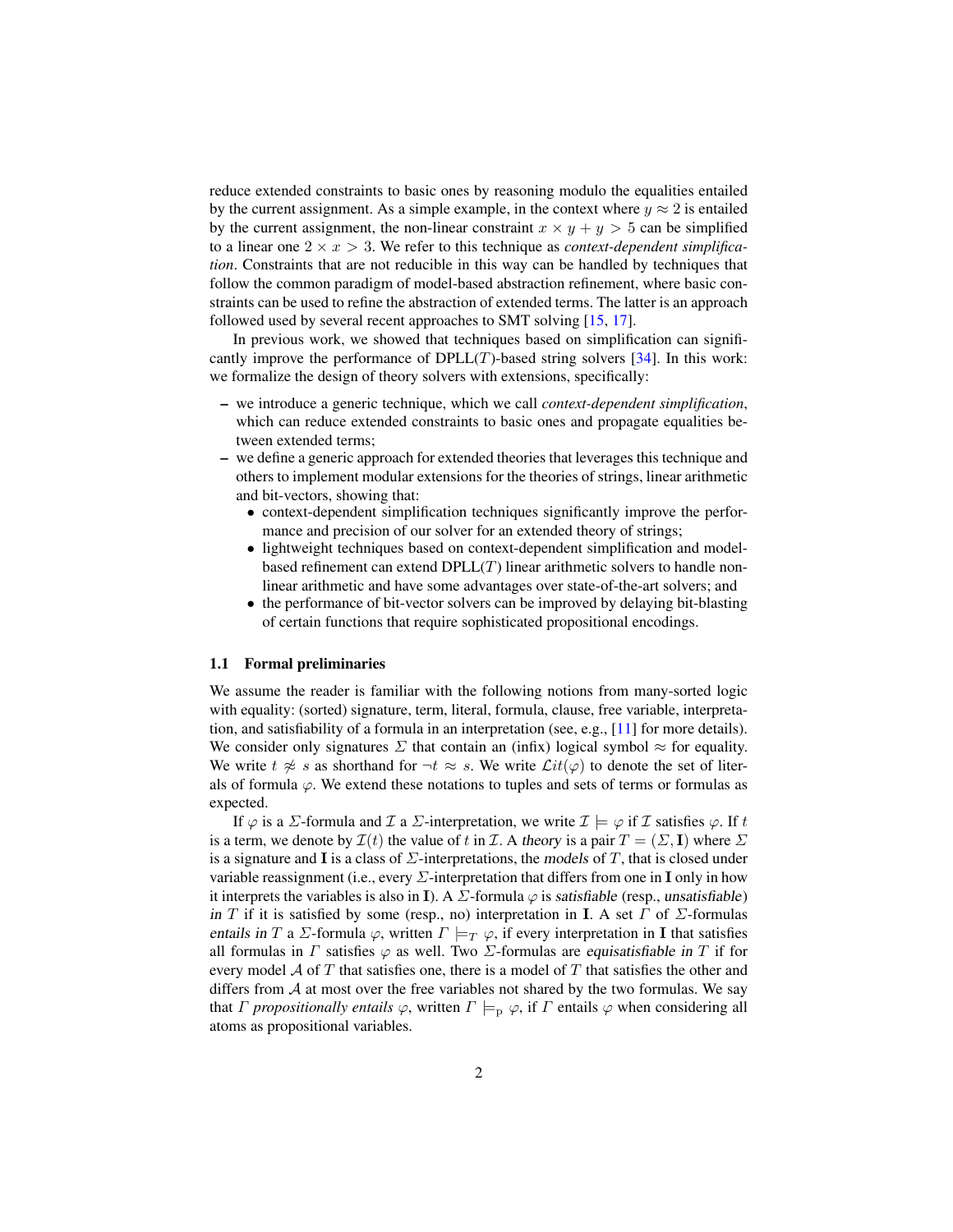```
Solve_T(M): Return one of the following:
Learn(\varphi) where \varphi = \ell_1 \vee \ldots \vee \ell_n, \ell_1, \ldots, \ell_n \subseteq \mathcal{L}, \emptyset \models_T \varphi, and M \not\models_{p} \varphiInfer(\ell) where M \models_T \ell, \ell \notin M, and \ell \in \mathcal{L}Sat(\mathcal{M}) where \mathcal{M} \models MUnknown
```
<span id="page-2-0"></span>Fig. 1. Basic functionality of a theory solver.

### 2 Theory Solvers

In this paper, we are interested in the design of *theory solvers*. At an abstract level, a theory solver for a  $\Sigma$ -theory T is a terminating procedure specialized in determining the satisfiability of sets of  $T$ -literals, interpreted conjunctively. For our purposes, we summarize the interface for a theory solver in Figure [1.](#page-2-0) We view a theory solver as a procedure Solve $_T$  that takes as input a set of T-literals M, which we will call a context, and outputs a value of the following algebraic datatype

type  $Response =$  Learn of  $Clusteral$  | Infer of  $Literal$  | Sat of  $Model$  | Unknown

where Clause, Literal and Model are types respectively for representing clauses, literals and interpretations. If  $Solve_T(M) = Sat(M)$  then M is a finitary representation of a model of  $T$  that satisfies M, hence we will identity the two in the rest of the paper. We assume that no input context contains both a literal and its negation.

The value returned by  $Solve_T$  can be used in various ways depending on the overall search procedure. In most SMT solvers, this search procedure is based on variants of the DPLL(T) procedure [\[32\]](#page-16-5) where a theory solver for T is used in combination with a CDCL propositional satisfiability (SAT) solver to determine the satisfiability in  $T$  of quantifier-free formulas. In a nutshell, given a quantifier-free formula  $\varphi$ , this procedure maintains a set of  $\Sigma$ -clauses F equisatisfiable in T with  $\varphi$ , and tries to construct a context M that is satisfiable in  $T$  and propositionally entails F. Such context, if it exists, is a witness of the satisfiability of  $\varphi$  in T. Constructing M and checking its satisfiability in T is done with the aid of a theory solver Solve $_T$ .

As indicated in Figure [1,](#page-2-0) calling a theory solver on a set M of literal may produce one of four results. In the first case (Learn), the theory solver returns a lemma, clause  $\varphi$  that is valid in  $T$  and not propositionally entailed by M. This clause may consist of complements of literals in M, indicating that M is unsatisfiable in  $T$ , or may contain atoms not in M, indicating to the rest of the  $DPLL(T)$  procedure that M needs to be extended further. In the second case (Infer), the theory solver returns a literal  $\ell$  that is entailed by the current context M. We assume here that the literals returned by these calls are taken from a set  $\mathcal L$  of T-literals that ultimately depends on the original input formula  $\varphi$ . In DPLL(T), this typically includes all literals over the atoms occurring in F, but may include additional ones, for instance, for theory solvers that implement the splitting-on-demand paradigm  $[10]$ . In the third case (Sat), the procedure returns a (finitary representation) of a model of  $T$  that satisfies M. In the last case, the theory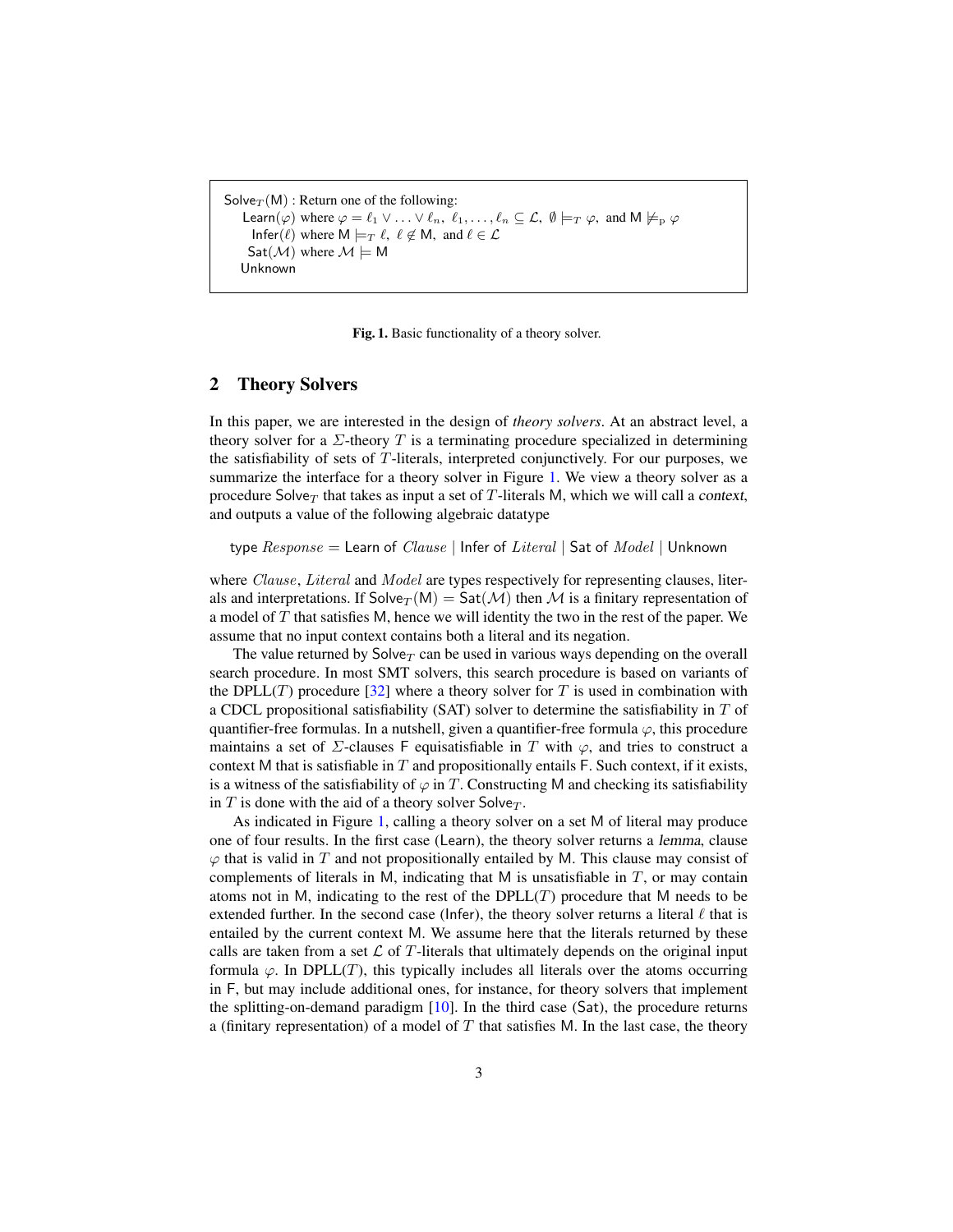solver simply returns Unknown, indicating that it is unable to determine the satisfiability of M or suggest further extensions.

Using previous results on DPLL(T) [\[32,](#page-16-5) [10\]](#page-15-4)), it can be shown that a DPLL(T) procedure invoking a theory solver  $Solve_\mathcal{T}$  based on this interface is:

- refutation-sound (i.e., it says an input formula is unsatisfiable in  $T$  only if it is so),
- model-sound (i.e.,, it says an input formula is satisfiable in  $T$  only if it is so),
- refutation-complete (i.e., it says an input formula is unsatisfiable in  $T$  whenever it is so) if Solve $_T$  never returns Unknown, and
- terminating if  $\mathcal L$  is a finite set.

### 3 Theory Solvers with Extensions

In this section, we consider a  $\Sigma$ -theory T whose signature  $\Sigma$  is the union  $\Sigma^{\rm b}\cup \Sigma^{\rm e}$  of a basic signature  $\Sigma^{\text{b}}$  and an extention signature  $\Sigma^{\text{e}}$  where  $\Sigma^{\text{b}}$  and  $\Sigma^{\text{e}}$  have the same sort symbols and share no function symbols. We will refer to the function symbols in  $\Sigma^{\rm b}$  as basic function symbols, and to those in  $\Sigma$ <sup>e</sup> as extension function symbols.

We are interested in developing a procedure for the  $T$ -satisfiability of a set  $F$  of  $\Sigma$ -clauses based on the availability of a theory solver Solve $_D^b$ , which implements the interface from Figure [1,](#page-2-0) for contexts M consisting of  $\Sigma^{\text{b}}$ -literals only. For the purposes of the presentation, we assume that the variables in  $F$  are are from some infinite set  $X$ and we associate to every  $\Sigma$ -term t over X a unique variable  $z_t$  not from X which we call the purification variable for t. If  $e$  is a  $\Sigma$ -term or formula possibly containing purification variables, we denote by  $X(e)$  the set  $\{z_t \approx t \mid z_t \text{ is a purification variable in } e\};$ we write  $[e]$  to denote the expression  $e\sigma$  where  $\sigma$  is the substitution  $\{z_t \mapsto t \mid x_t \approx$  $t \in X(e)$ . We extend these notations to sets of terms or formulas as expected.

Without loss of generality, we assume every extension function symbol  $f$  in  $F$  occurs only in terms of the form  $f(x_1, \ldots, x_n)$  where  $x_1, \ldots, x_n$  are variables from X. We let  $|F|$  be the result of replacing every term t of this form in F by its purification variable  $z_t$ . It is not difficult to show that  $|F| \cup X(|F|)$  is equisatisfiable with F in T.

*Example 1.* Assume  $f \in \Sigma^e$ . Let F be the set  $\{f(x_5, x_3) \approx x_4, x_5 \approx f(x_1, x_2)\}.$ After replacing  $f(x_5, x_3)$  and  $f(x_1, x_2)$  with their respective purification variables  $z_1$ and  $z_2$ , say, we get  $[F] = \{z_1 \approx x_4, x_5 \approx z_2\}$  and  $\mathsf{X}([\mathsf{F}]) = \{z_1 \approx f(x_5, x_3), z_2 \approx z_1\}$  $f(x_1, x_2)$ . Note that  $\lceil \vert F \vert \rceil = F$ .

We are interested in developing extended theory solvers which take as input extended contexts, that is, sets of literals of the form  $M \cup X(M)$ , where M a given set of Σ-literals possibly with purification variables (coming from the purification process for F). We discuss in the following two generic classes of techniques: context-dependent simplification and model-based refinement that can be used to develop extended theory solvers on top of a basic solver.

#### <span id="page-3-0"></span>3.1 Context-Dependent Simplification

We first observe that many theory solvers already have several features of interest handling extended contexts  $M \cup X(M)$ , namely they: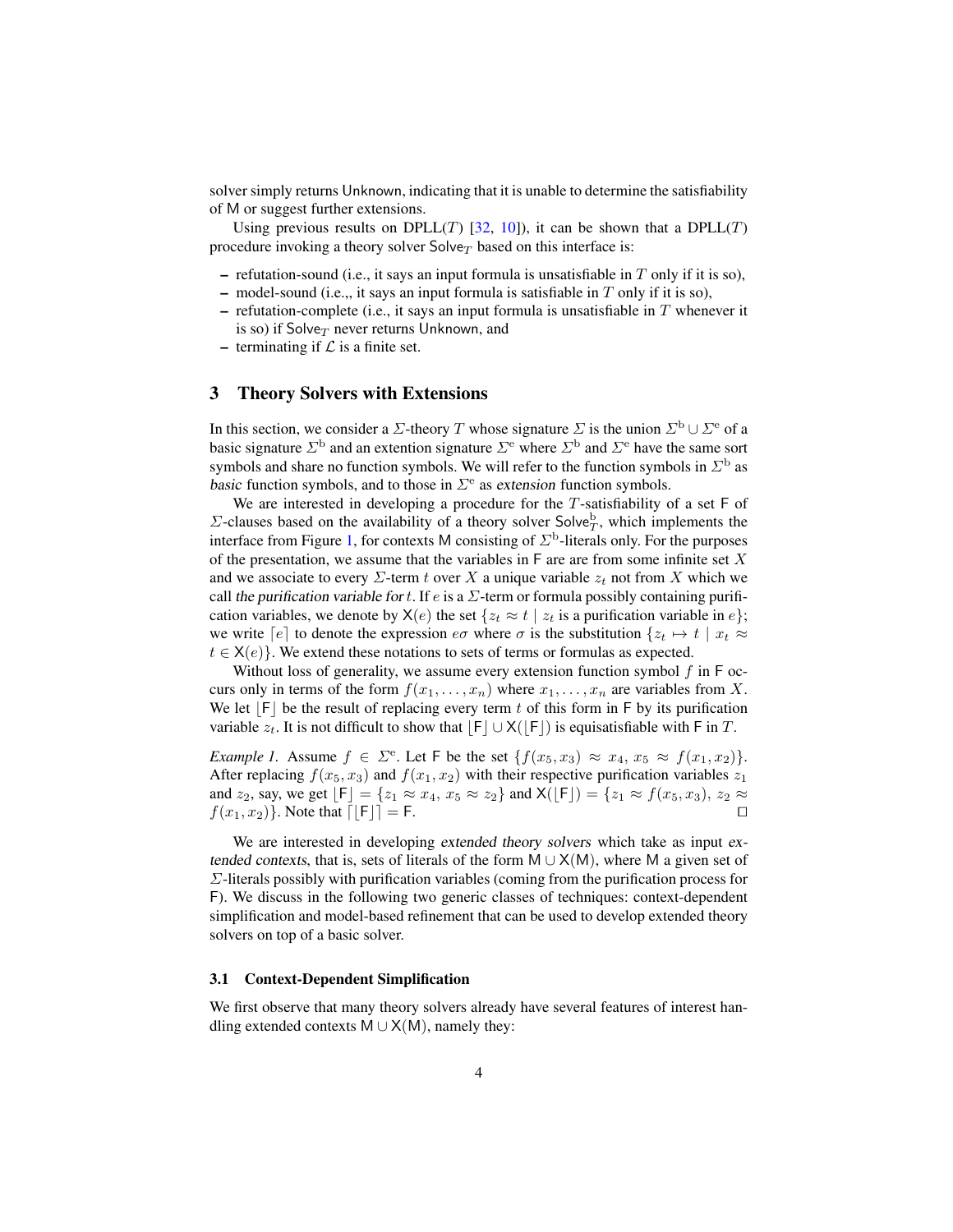- 1. Compute an equivalence relation over terms  $\mathcal{T}(\mathsf{M})$ , where  $t_1$  and  $t_2$  are in the same equivalence class if and only if M  $\models_T t_1 \approx t_2$ , and
- 2. Make use of *simplified* forms  $t \downarrow$  of  $\Sigma$ -terms t, where  $\emptyset \models_T t \approx t \downarrow$ .

Regarding the first point, a number of theory solvers [\[31,](#page-16-1) [26,](#page-16-6) [33,](#page-16-2) [5\]](#page-15-0) are developed as modular extensions of the standard congruence closure algorithm, which builds equivalence classes over the terms in the current context.

Regarding the second point, computing simplified forms for T-literals is advantageous since it reduces the number of cases that must be handled by the procedure for T. Moreover, it reduces the number of unique theory literals for a given input, which is highly beneficial for the performance of  $DPLL(T)$ -based solvers since it allows the underlying SAT solver to abstract multiple T-literals as the same propositional (Boolean) variable. For example, assuming  $(x \times 2 > 8)$  is  $x > 4$ , the set  $\{x \times 2 > 8, \neg(x > 4)\}$ can be simplified to  $\{x > 4, \neg(x > 4)\}\$ , which is already unsatisfiable at the propositional level. In most SMT solvers, this is determined by simplification and does not require invoking a theory solver that implements a procedure for arithmetic.

We argue that it is helpful to apply the same simplification technique while taking into account the equalities that are entailed by M. In detail, let  $y$  be a tuple of variables and s be a tuple of terms from  $\mathcal{T}(M)$  where  $M \models_T y \approx s$ . Let  $\sigma$  be the substitution  $\{y \mapsto s\}$  which we will refer to as a derivable substitution (in M). For any term t, we have that  $M \models_T t \approx (t\sigma)\downarrow$  by definition of simplifications and derivable substitutions.

*Reducing Extended Terms to Basic Terms* We may derive equalities between extended terms and basic ones based on simplification. In particular, consider an equality  $x \approx t$ from the X(M) component of our context, recalling that t is a  $\Sigma^{\text{e}}$ -term. If  $(t\sigma)$  is a  $\Sigma^{\rm b}$ -term, then it must be that  $M \models_T (x \approx t) \Leftrightarrow (x \approx (t\sigma)\downarrow)$ . Hence, we may discard  $x \approx t$  and handle  $x \approx (t\sigma)\downarrow$  using the basic procedure.

*Example 2.* Consider the extended theory A of (integer or rational) arithmetic, whose basic signature  $\Sigma_A^{\rm b}$  contains the symbols of linear arithmetic and whose extension signature  $\Sigma_A^e$  contains the multiplication symbol  $\times$ . Let  $M = \{z \approx x, y \approx w + 2, w \approx 1\}$ and  $X(M) = \{x \approx y \times y\}$ . Since  $M \models_A y \approx 3$ , the substitution  $\sigma = \{y \mapsto 3\}$  is a derivable substitution in M. Assuming the simplified form *linearizes* multiplication by constants, we have that  $(y \times y)\sigma \downarrow = (3 \times 3) \downarrow = 9$  where, observe, 9 is a  $\Sigma_A^{\rm b}$ -term. Thus, we may infer the (basic) equality  $x \approx 9$  which is entailed by M.

*Inferring Equivalence of Extended Terms* If two extended terms  $t_1$  and  $t_2$  can be simplified to the same term under a derivable substitution, we can conclude that they must be equivalent. This is regardless of whether their simplified form is a basic term or not.

*Example 3.* Let  $M = \{x_1 \not\approx x_2, w \approx 4 \cdot z, y \approx 2 \cdot z\}$  and  $X(M) = \{x_1 \approx y \times y, x_2 \approx 0\}$  $w \times z$  where  $\cdot$  denotes linear multiplication (i.e.,  $2 \cdot z$  is equivalent to  $z + z$  in A). We have that  $\sigma = \{w \mapsto 4 \cdot z, y \mapsto 2 \cdot z\}$  is a derivable substitution in M. Moreover,  $(y \times y)\sigma\mathcal{L} = ((2 \cdot z) \times (2 \cdot z))\mathcal{L} = 4 \cdot (z \times z) = ((4 \cdot z) \times z)\mathcal{L} = (w \times z)\sigma\mathcal{L}$ . Thus, we may infer that  $x_1 \approx x_2$  is entailed by M (which shows that M is unsatisfiable in A).  $\Box$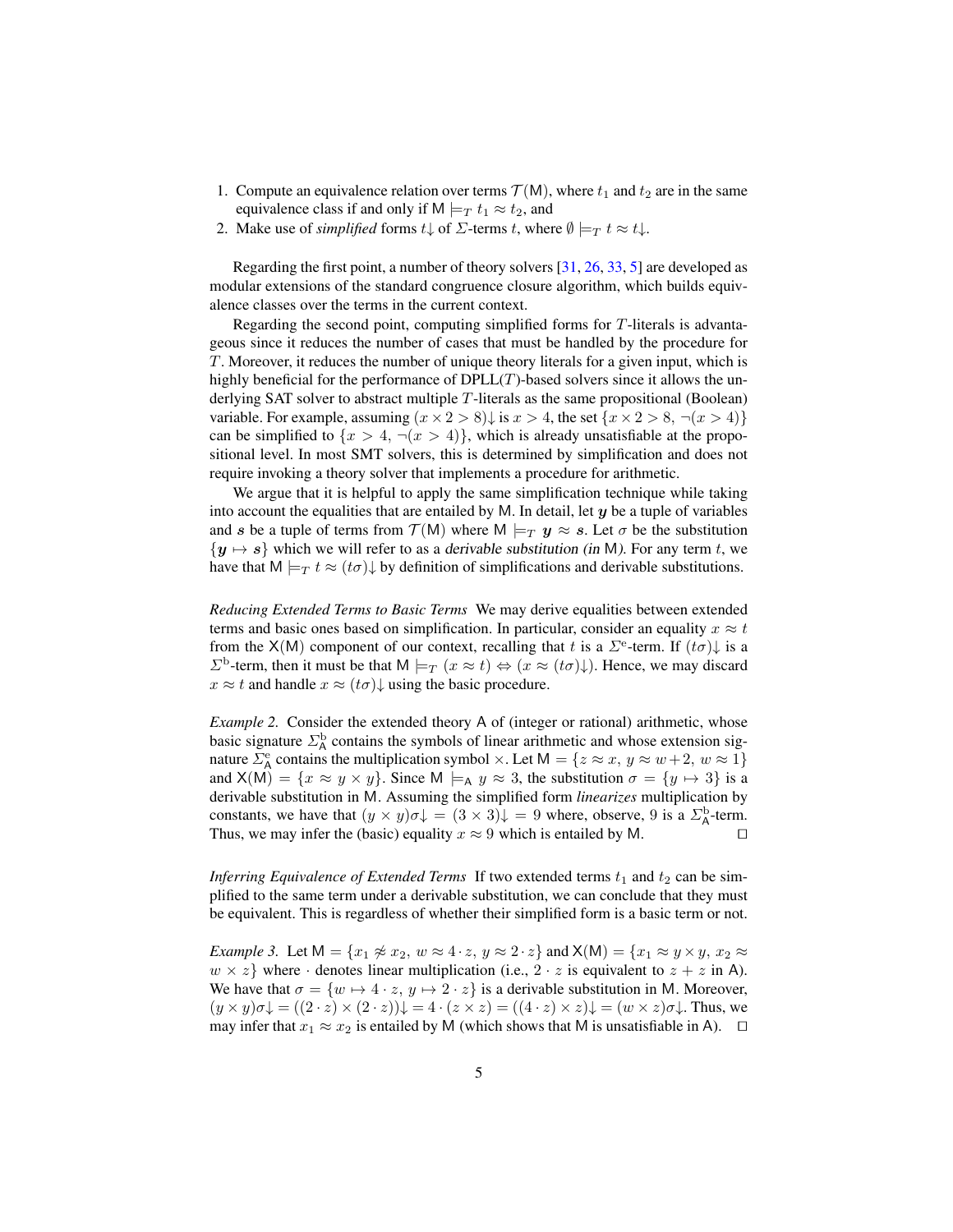We call this class of techniques context-dependent simplification. For theory solvers that build an equivalence relation over terms, a simple method for constructing a derivable substitution is to map every variable in  $\mathcal{T}(M)$  to the representative of its equivalence class in the congruence closure of M. However, more sophisticated methods for constructing derivable substitutions are possible, which we will describe later.

### <span id="page-5-0"></span>3.2 Model-Based Refinement

Note that  $|F|$  is effectively a conservative abstraction of F. A complementary approach to context-dependent simplification involves then refining this abstraction as needed to determine the satisfiability of  $\mathsf{F}$  in T. We do that based on the model that the basic solver finds for a context M, which consists of literals from F. Generally speaking, other SMT theory approaches already rely on some form of model-based refinement [\[15,](#page-15-2) [17\]](#page-16-3). This section defines this notion according to the terminology used here.

Consider an extended context M  $\cup$  X(M) where context-dependent simplification does not apply, and moreover the basic theory solver has found that M is satisfied by some model M of T. If  $M \models X(M)$ , then it is a model of our context. On the other hand, if  $M \not\models X(M)$ , then the extended solver may be instrumented to return a clause that when added to F refines the abstraction by eliminating the *spurious* model M. We generate such clauses from *refinement lemmas*.

Definition 1. *Let* M ∪X(M) *be an extended context and let* M *be a model of* T *satisfy-* $\phi$  mg M. A refinement lemma for (M, X(M), M) is a  $\Sigma^\mathrm{b}$ -clause  $\varphi$  such that X(M)  $\models_T \varphi$  $and M \not\models \varphi.$ 

*Example 4.* Let M be the set  $\{x \not\approx 0\}$  and  $X(M)$  be  $\{x \approx y \times y\}$ . Let M be a model A satisfying M with  $\mathcal{M}(x) = -1$ . A refinement lemma for  $(M, X(M), \mathcal{M})$  is  $x \geq 0$ . Observe that  $\lceil x \ge 0 \rceil = y \times y \ge 0$  is valid in T.

An extended solver that constructs a refinement lemma  $\varphi$  for an input context M ∪  $X(M)$  may return clause  $\lceil \varphi \rceil$  which by construction is valid in T, as one can show.

The following definition will be useful when discussing how refinement lemmas are constructed for specific theories.

Definition 2. *Let* M *be a model of* T*, let* M *a set of basic constraints. The set:*

$$
\mathcal{I}^{\mathsf{X}}_{\mathcal{M}}(\mathsf{M}) = \{ x \approx t \mid x \approx t \in \mathsf{X}(\mathsf{M}), \ell \in \mathsf{M}, \ x \in \mathcal{V}(\ell), \ \mathcal{M} \not\models [\ell] \}
$$

*is the* relevant inconsistent subset of  $X(M)$  with respect to M.

To compute the relevant inconsistent subset of  $X(M)$  with respect to  $M$ , we consider each literal  $\ell \in M$ , and check whether  $\lceil \ell \rceil$  is satisfied by  $\cal M$ . For such literal  $\ell \sigma, \mathcal{I}^{\rm X}_{\cal M}(M)$ contains the equalities  $x \approx t$  for purification variables x that occur the free variables of  $\ell$ . Relevant inconsistent subsets are useful because they tell us which variables should likely appear in refinement lemmas.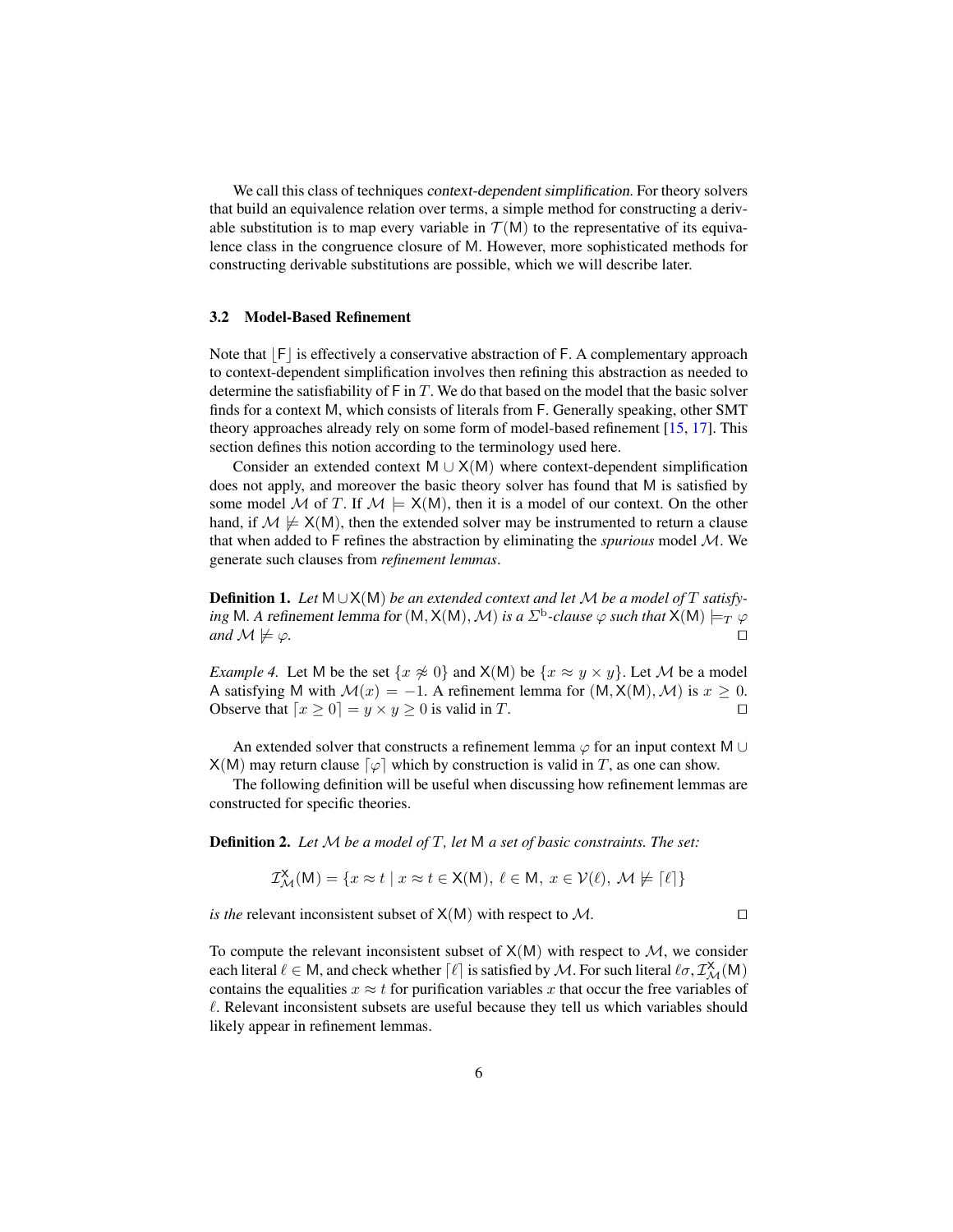Solve ${}_{T}^{e}(M \cup X(M))$ : Perform the following steps.

- 1. (Context-Dependent Simplification) Let y, s be terms in  $\mathcal{T}(M)$  such that  $M \models_T y \approx$ s. Let  $\sigma$  be the substitution  $\{y \mapsto s\}.$ 
	- (a) (**Ext-Reduce**) If there exists a  $x \approx t \in X(M)$  such that  $s = (t\sigma)\downarrow$  is a  $\Sigma^{\text{b}}$ -term and  $x \approx s \in \mathcal{L}$ , return Infer $(x \approx s)$ .
	- (b) (**Ext-Equal**) If there exists  $x_1 \approx t_1, x_2 \approx t_2 \in X(M)$  such that  $(t_1\sigma)\downarrow = (t_2\sigma)\downarrow$ and  $x_1 \approx x_2 \in \mathcal{L}$ , return Infer $(x_1 \approx x_2)$ .
- 2. (**Basic Procedure**) Let  $r = \mathsf{Solve}_T^{\mathsf{b}}(\mathsf{M})$ . If  $r \neq \mathsf{Sat}(\_)$ , return r.
- 3. (Model-Based Refinement) If  $r = Sat(\mathcal{M})$ , either:
	- (a) (**Check**) return r if  $\mathcal{M} \models X(M)$ ,
	- (b) (**Refine**) return Learn( $\lceil \varphi \rceil$ ) for some  $\Sigma^{\text{b}}$ -clause  $\varphi$  such that  $X(M) \models_T \varphi, M \not\models$  $\varphi$ , and  $\mathcal{L}it(\varphi) \subset \mathcal{L}$
	- (c) (Unknown) return Unknown

<span id="page-6-0"></span>Fig. 2. A strategy for an extended theory solver.

*Example 5.* Let  $M = \{x \ge 0, y \ge 0, z \ge 0\}$ ,  $X(M) = \{x \approx y \times z\}$ , and let M be the model of T satisfying M where  $\mathcal{M}(x) = 3$ ,  $\mathcal{M}(y) = 2$ , and  $\mathcal{M}(z) = 1$ . We have that  $\mathcal{I}^{\mathsf{X}}_{\mathcal{M}}(\mathsf{M}) = \emptyset$  since  $[x \geq 0] = y \times z \geq 0$ , which is satisfied by  $\mathcal{M}$ . On the other hand, if M is the set  $\{x \geq 3, y \geq 0, z \geq 0\}$ , then  $\mathcal{I}^{\mathsf{X}}_{\mathcal{M}}(\mathsf{M}) = \{x \approx y \times z\}$  since  $\lceil x \geq 3 \rceil = y \times z \geq 3$  which is not satisfied by M. Intuitively, this means the value of x should be refined based on its definition in  $X(M)$ , which is  $y \times z$ . A possible refinement lemma for  $(M, X(M), M)$  is then  $(y < 3 \land z \approx 1) \Rightarrow x < 3$ .

We will see examples of how refinement lemmas are constructed in Sections [4](#page-7-0) through [6,](#page-13-0) each of which learn  $\Sigma^{\text{b}}$ -formulas that state properties of extended terms that appear in the relevant inconsistent subset of the current context.

#### 3.3 A Strategy for Extended Theory Solvers

We summarize a strategy, given by  $\mathsf{Solve}_T^\mathsf{e}$  in Figure [2,](#page-6-0) for designing a solver to handle an extended theory. It first tries to apply context-dependent simplification techniques based on the two kinds of inferences in Section [3.1.](#page-3-0) Otherwise, it invokes the basic procedure Solve $^{\text{b}}_{T}$  on the basic portion M of our context. If this determines that M is satisfied by model  $M$ , it uses model-based refinement techniques, as described in Sec-tion [3.2.](#page-5-0) This will either determine that M is also a model of  $X(M)$  in which case it returns  $Sat(M)$ , construct a refinement lemma for  $(M, X(M), M)$ , or return Unknown. As mentioned, implementations of model-based refinement vary significantly from theory to theory, and hence our definition of how refinement lemmas are chosen is intentionally left underspecified here.

The next three sections considers examples of  $DPLL(T)$  theory solvers that are designed according to Figure [2.](#page-6-0) In each section, we provide details on how the steps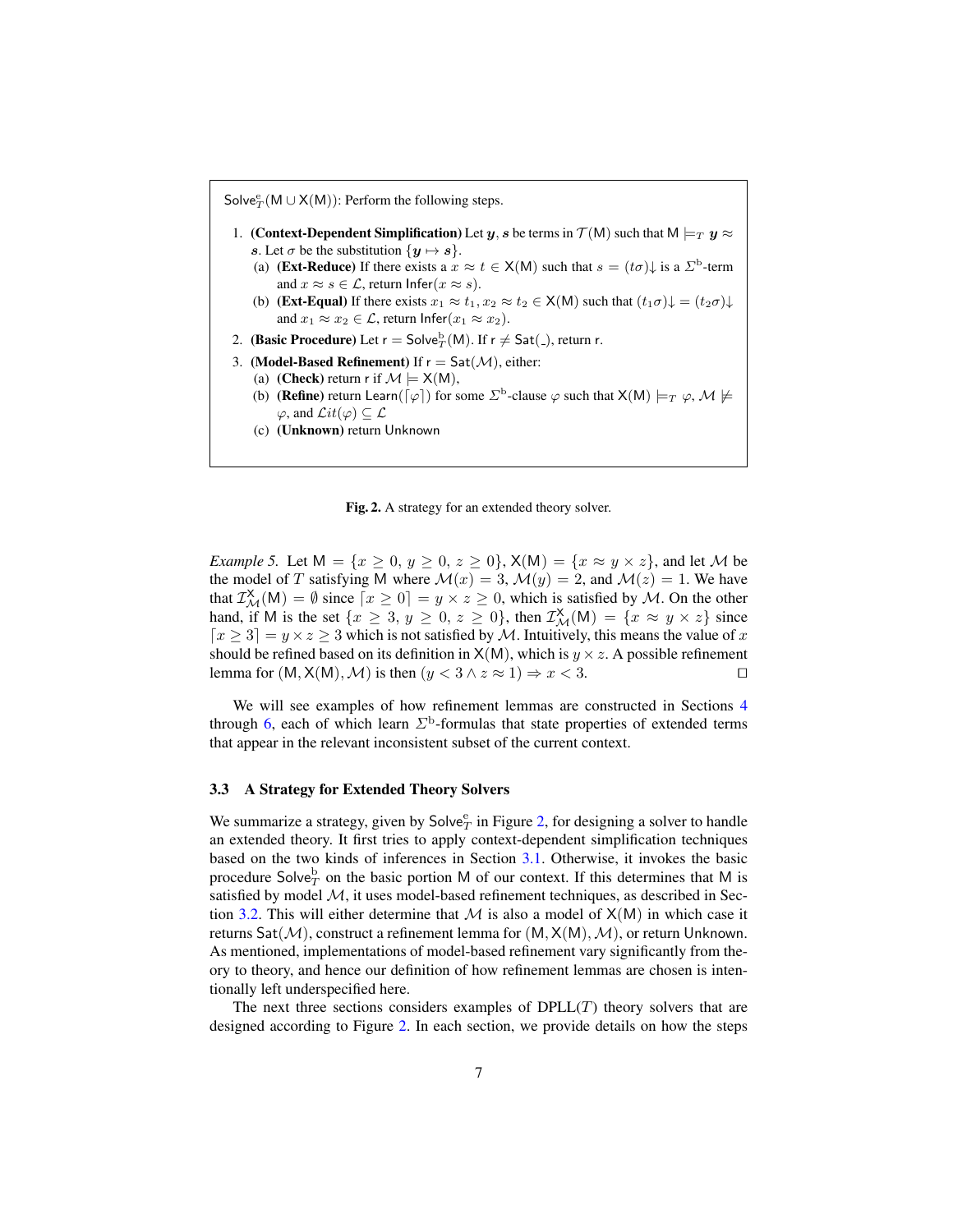in Solve $_T^e$  are specifically implemented for that theory. We consider an extended theory of strings, a theory of bit-vectors with a partitioned signature, and the theory of linear arithmetic extended with multiplication.

## <span id="page-7-0"></span>4 An Efficient Solver for an Extended Theory of Strings

Recently, SMT solvers have been extended with native support for the theory unbounded strings and regular expressions. Implementations of these solvers have significant improved in both performance and reliability in the past several years [\[39,](#page-16-0) [31,](#page-16-1) [1\]](#page-15-5). This support has enabled a number of applications in security analysis, including symbolic execution approaches that reason about strings as a built-in type [\[34\]](#page-16-4).

Consider the extended theory of strings whose signature  $\Sigma$ <sub>S</sub> contains a sort Str for character strings and a sort Int for integers. We partition the function symbols of this signature in two parts. The base signature  $\Sigma^{\text{b}}_{\text{S}}$  contains the standard symbols of linear integer arithmetic, words constructed from a finite alphabet A, string concatenation con and string length len. The extension signature  $\Sigma_{\mathsf{S}}^{\mathsf{e}}$  contains four function symbols whose semantics are as follows in every model of the theory. For all  $x, y, z, n, m$ , the term substr $(x, n, m)$  is interpreted as the maximal substring of x starting at position n with length at most m, or the empty string if n is an invalid position; contains(x, y) is interpreted as true if and only if string x contains string y; idof(x, y, n) is interpreted as the position of the first occurrence of y in x starting from position n, or  $-1$  if y is empty, n is an invalid position, or if no such occurrence exists; repl $(x, y, z)$  is interpreted as the result of replacing the first occurrence in x of y by z, or x if x does not contain y.

We describe our approach for this extended theory of strings in terms of the three steps outlined in Figure [2.](#page-6-0)

*Procedure for*  $\Sigma_S^{\text{b}}$ -constraints In previous work [\[31\]](#page-16-1), we developed an efficient calculus for the satisfiability of quantifier-free strings with length constraints. The calculus handles  $\Sigma_{\mathsf{S}}^{\text{b}}$ -constraints (but not  $\Sigma_{\mathsf{S}}^{\text{e}}$ -constraints), and also includes partial support for regular expressions. The calculus is implemented as a theory solver in CVC4. At a high level, this solver infers equalities between string variables based on a form of unification (e.g., it infers  $x \approx z$  when  $con(x, y) \approx con(z, w)$  and len  $x \approx len z$  are both in M), returns splitting lemmas based on the lengths of string terms and derives conflicts for instance when it can infer an equality between distinct character strings. The decidability of strings constraints, even in the basic signature that includes length constraints, is an open problem [\[24\]](#page-16-7). Nevertheless, the calculus from [\[31\]](#page-16-1) is sound with respect to models and refutations, and terminates often for constraints that occur in applications.

*Context-dependent simplification* Functions in the extended signature of strings are a clear target for context-dependent simplification, due to the complexity of their semantics and the multitude of simplifications that can be applied to extended string terms. Examples of non-trivial simplifications for extended string terms include:

contains(con(y, x, abc), con(x, a)) $\downarrow = \top$  contains(abcde, con(d, x, a)) $\downarrow = \bot$ contains(con(a, x), con(b, x, a)) $\downarrow = \perp$  repl(con(a, x), b, c) $\downarrow$  = con(a, repl(x, b, c))  $\text{idof}(\text{con}(a, x, b), b, 0) \downarrow 1 + \text{idof}(x, b, 0)$  repl $(x, a, a) \downarrow = x$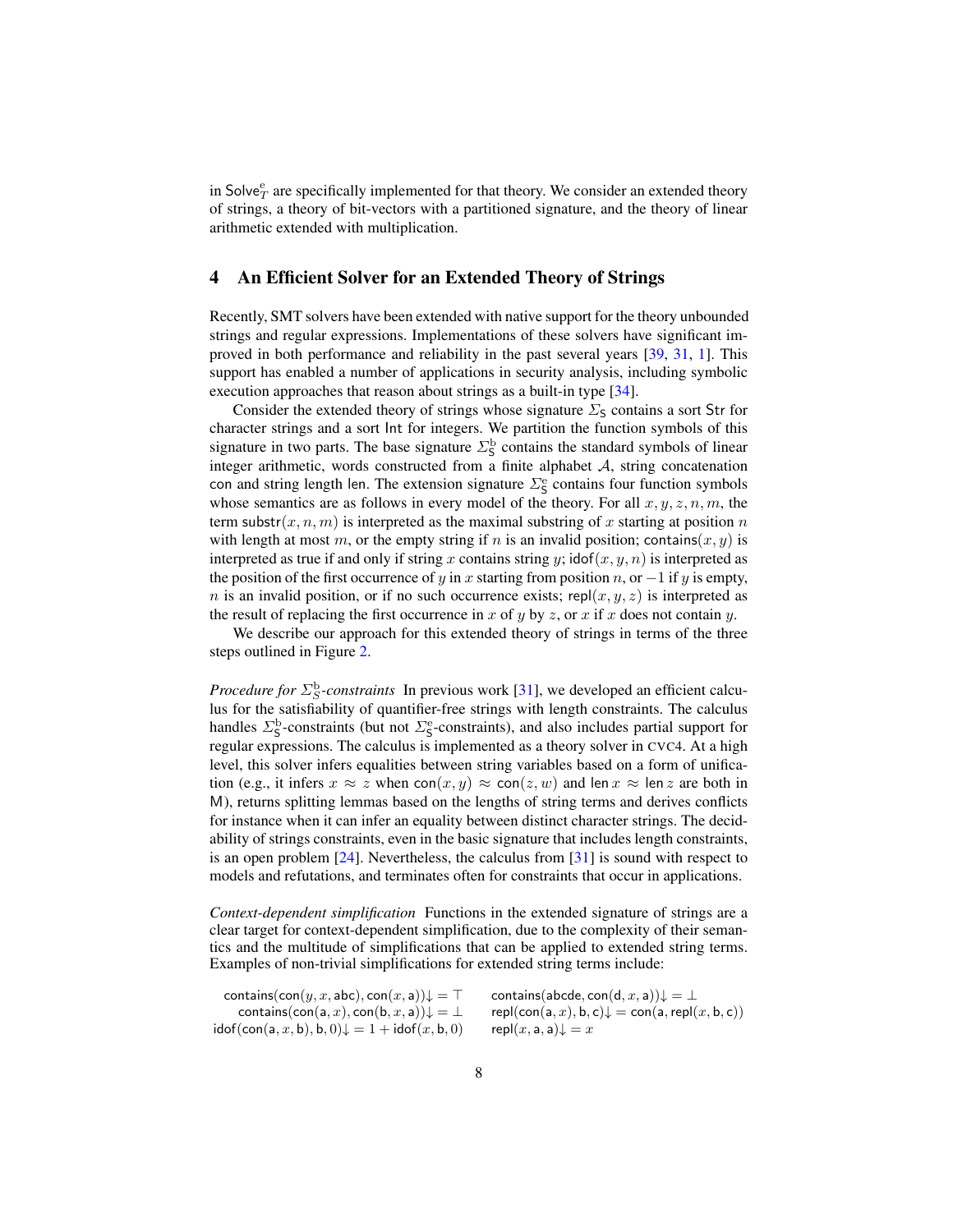$[x \approx \text{substr}(y, n, m)] \equiv \text{ite}(0 \leq n < \text{len } y \land 0 < m,$  $y \approx \textsf{con}(z_1, x, z_2) \land \textsf{len } z_1 \approx n \land \textsf{len } z_2 \approx \textsf{len } y - m, x \approx \epsilon)$  $\llbracket x \approx \mathsf{contains}(y,z) \rrbracket \equiv (x \not\approx \top) \Leftrightarrow \bigwedge_{n=0}^K n \leq \mathsf{len}\, y - \mathsf{len}\, z \Rightarrow \lnot \llbracket z \approx \mathsf{subst}(y,n,\mathsf{len}\, z) \rrbracket$  $[x \approx \text{idof}(y, z, n)] \equiv [z_1 \approx \text{substr}(y, n, \text{len } y - n)] \wedge$ ite(  $0 \leq n \wedge z \not\approx \epsilon \wedge [\![ \top \approx \text{contains}(z_1, z) ]\!]$ ,  $[z \approx \text{substr}(z_1, x - n, \text{len } z)]$ ∧  $[\bot \approx \text{contains}(\text{substr}(y', 0, x + \text{len } z - (n+1)), z)], x \approx -1)$  $\llbracket x \approx \mathsf{repl}(y,z,w) \rrbracket \equiv \mathsf{ite}( \; z \not\approx \epsilon \wedge \llbracket \top \approx \mathsf{contains}(y,z) \rrbracket,$  $x \approx \overline{\text{con}(z_1, w, z_2)} \wedge y \approx \overline{\text{con}(z_1, z, z_2)} \wedge [\text{len } z_1 \approx \text{idof}(y, z, 0)],$  $x \approx u$ )

<span id="page-8-1"></span>**Fig. 3.** Reduction of  $\Sigma$ <sub>5</sub>-constraints to  $\Sigma$ <sub>5</sub>-constraints for bounded length K, where  $z_1, z_2$  are fresh variables. The operation  $n_1$ − $n_2$  denotes the maximum of  $n_1 - n_2$  and 0.

The method for computing the simplified form of extended string terms is around 2000 lines of  $C++$  code in the CVC[4](#page-8-0) code base.<sup>4</sup> Despite the complexity of the simplifier, computing simplified forms often leads to significant performance benefits, as we discuss later. In addition to using aggressive rewriting techniques for extended string terms, it is often advantageous to use methods for constructing derivable substitutions based on flattening sequences of equalities that involve string concatenation terms. For instance, if M contains  $x \approx \text{con}(ab, y)$ ,  $y \approx \text{con}(c, z)$  and  $z \approx \text{con}(de, u)$ , where ab, c and de are string constants, then our implementation computes  $\{x \mapsto \text{con}(\text{abcde}, u)\}$ as a derivable substitution in M.

*Model-Based Refinement* If all string variables are known to have length bounded above by some concrete natural number  $K$ , then reasoning about constraints in the full signature  $\Sigma$ <sub>S</sub> of the extended theory of strings can be reduced to reasoning about  $\Sigma$ <sup>b</sup><sub>S</sub>constraints. Concretely, for any equality of the form  $x \approx f(x_1, \ldots, x_n)$  where  $f \in \overline{\Sigma}_S^e$ , we write  $[x \approx f(x_1, \ldots, x_n)]$  to denote a formula equivalent to  $x \approx f(x_1, \ldots, x_n)$ based on the recursive definition in Figure [3.](#page-8-1) The size of  $[x \approx f(x_1, \ldots, x_n)]$  is finite since the reduction replaces extended terms with simpler ones based on a well-founded ordering over extended string functions. Our model-based refinement for the extended theory of strings chooses some  $x \approx t$  in the relevant inconsistent subset  $\mathcal{I}^{\mathsf{X}}_{\mathcal{M}}(\mathsf{M})$  and returns a lemma of the form  $(x \approx t) \Leftrightarrow [x \approx t]$ . The lemmas we learn by this form require us to fix a bound  $K$  on the length of strings. Although not shown here, this can be done in an incremental fashion by reasoning about bounded integer quantified formulas, that is formulas of the form  $\forall k. 0 \leq k \leq t \Rightarrow \varphi$ , where t does not contain k and  $\varphi$  is quantifier-free. Such formulas can be handled in an incomplete way by guessing upper bounds on the value of  $t$ , and subsequently applying finite instantiation as needed [\[34\]](#page-16-4).

Similar techniques are used in a number of approaches to the extended theory of strings [\[12\]](#page-15-6), which perform this reduction to basic constraints eagerly. In contrast to

<span id="page-8-0"></span><sup>&</sup>lt;sup>4</sup> See [\[34\]](#page-16-4) for more details.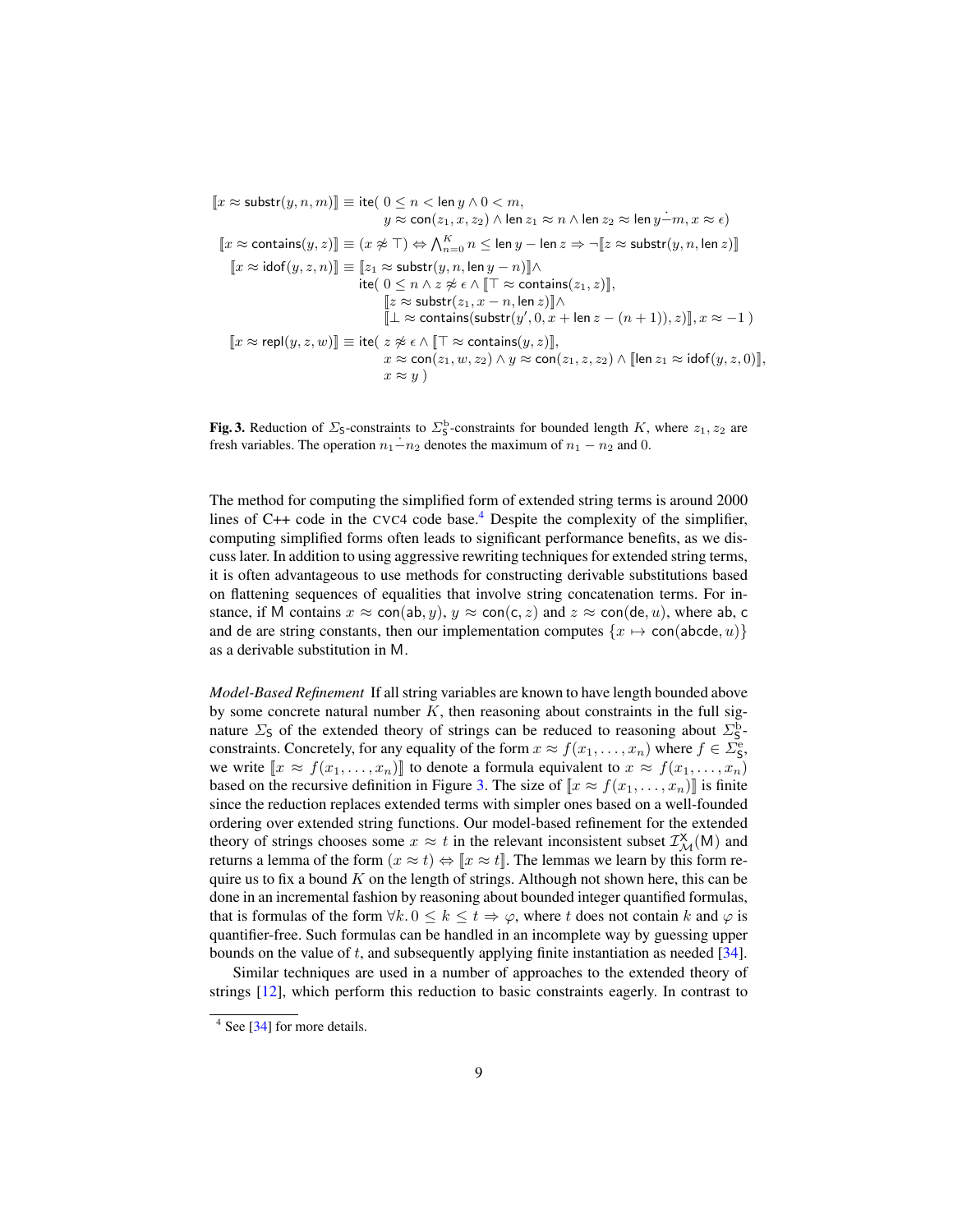|                                                            |               |       |                                                           |                       |                                                            |                 | $PvEx-c (5557)$ $PvEx-z3 (8399)$ $PvEx-z32 (11430)$                   |              | <b>Total</b> (25386) |  |  |
|------------------------------------------------------------|---------------|-------|-----------------------------------------------------------|-----------------------|------------------------------------------------------------|-----------------|-----------------------------------------------------------------------|--------------|----------------------|--|--|
| Solver                                                     |               | #     | time                                                      | #                     | time                                                       | #               | time                                                                  | #            | time                 |  |  |
| $cvc4+sm$                                                  |               | 5485  | 52m                                                       | 11298                 | 2h33m                                                      | 7019            | 1h43m                                                                 | 23802        | 5h8m                 |  |  |
| $cvc4+m$                                                   | 5377          |       | 1h8m                                                      | 10355                 | 2h29m                                                      | 6879            | 3h6m                                                                  | 22611        | 6h44m                |  |  |
| 4695<br>z3                                                 |               | 2h44m | 8415                                                      | 5h18m                 | 6258                                                       | 3h30m           |                                                                       | 19368 11h33m |                      |  |  |
| z3str2                                                     | 3291<br>3h47m |       | 5908                                                      | 7h24m                 | 4136                                                       | 4h48m           |                                                                       | 13335 16h1m  |                      |  |  |
| 60000<br>50000<br>40000<br>Time<br>30000<br>20000<br>10000 | 0             |       | $cvc4 + rm$<br>$cvc4+m$<br>z3<br>z3str2<br>$\Box$<br>5000 | ÷<br>ж<br>$\mathbf x$ | $\Box$<br>同<br>ø<br>E<br><b>TARAS</b> .<br>10000<br>Solved | o<br>ø<br>15000 | ×<br>$\boldsymbol{\mathsf{x}}$<br>×<br>$\mathbf{x}^{\times}$<br>20000 | Ж            | 25000                |  |  |

<span id="page-9-1"></span>Fig. 4. Table of results of running each solver over benchmarks generated by PyEx, where all benchmarks were run with a 30 second timeout. The cactus plot shows the cumulative runtime taken by each of the four configurations over all benchmarks from the three sets.

those approaches, we perform this reduction in a model-based manner, and only when reasoning by context-dependent simplification does not suffice.

*Example 6.* Let M be  $\{x \approx \perp, y \approx \text{abc}, z \approx \text{con}(b, w, a)\}\$  and  $X(M)$  be  $\{x \approx \perp, y \approx \text{abc}\}$ contains $(y, z)$ , where a, b and abc are string constants. The substitution  $\sigma = \{y \mapsto$ abc,  $z \approx$  con(b, w, b)} is a derivable substitution in M. Moreover, contains(y, z) $\sigma \downarrow$  = contains(abc, con(b, w, b)) $\downarrow = \perp$  with  $\perp$  a basic term. Thus, using context-dependent simplification, we may infer that  $x \approx$  contains $(y, z)$  is equivalent to  $x \approx \bot$  in this context. This allows us to avoid constructing the refinement lemma  $x \approx$  contains $(y, z) \Leftrightarrow$  $[x \approx \text{contains}(y, z)]$  according to Figure [3.](#page-8-1)

*Evaluation* We considered 25,386 benchmarks generated by PyEx, an SMT-based symbolic execution engine for Python programs which is a recent extension of PyExZ3 [\[4\]](#page-15-7). These benchmarks heavily involve string functions in the extended signature. We compare our implementation in the SMT solver CVC4 [\[7\]](#page-15-8) against Z3-STR [\[39\]](#page-16-0) and Z3 [\[19\]](#page-16-8), both of which use eager reductions to handle extended string functions. We tested two configurations of CVC4. The first, cvc4+m uses model-based refinement techniques (m) for reducing constraints over extended string terms to basic ones. The second, cvc4+sm additionally uses context-dependent simplification techniques (s) which, following Fig-ure [2,](#page-6-0) are applied with higher priority than the model-based refinement techniques.<sup>[5](#page-9-0)</sup>

The results are shown in Figure [4](#page-9-1) for three sets of benchmarks, PyEx-c, PyEx-z3 and PyEx-z32. These benchmarks were generated by PyEx on functions sampled from popular Python packages (httplib2, pip, pymongo, requests) using CVC4, Z3 and Z3- STR as a backend solver respectively. The results show that cvc4+sm has better overall performance than the other solvers, solving 23,802 benchmarks while taking a total of

<span id="page-9-0"></span><sup>&</sup>lt;sup>5</sup> For details on our experiments, see <http://cvc4.stanford.edu/papers/FroCoS2017-ext>.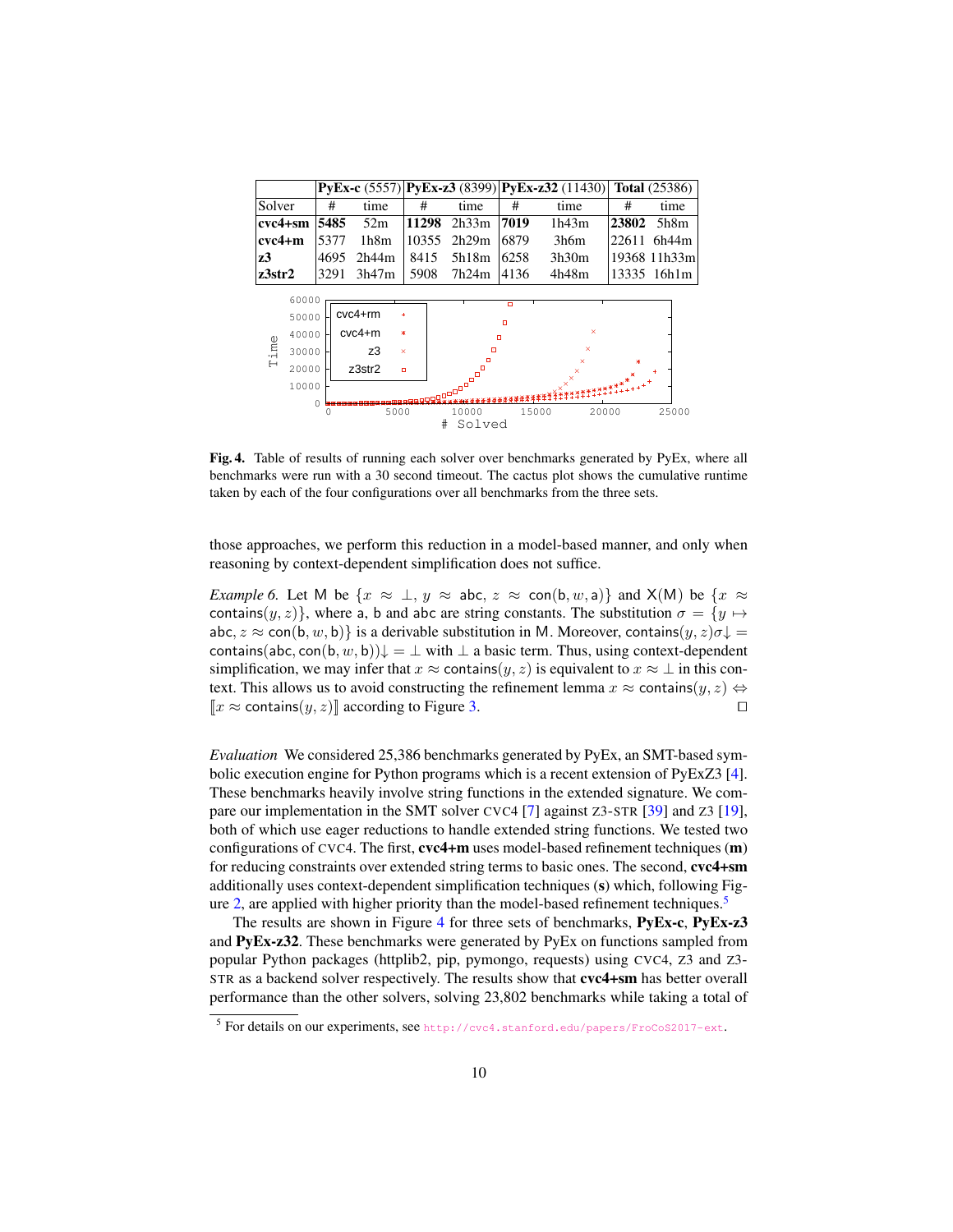(Sign)  $t_1 \sim_1 0 \wedge t_2 \sim_2 0 \Rightarrow x \sim 0$ (Magnitude)  $|t_1| \sim_1 |s_1| \wedge |t_2| \sim_2 |s_2| \Rightarrow |x| \sim |(s_1 \times s_2)|$  where  $(s_1 \times s_2) \downarrow \in \mathcal{T}(\mathsf{X}(\mathsf{M}))$ (Multiply)  $t_1 \sim_1 p \wedge t_2 \sim_2 0 \Rightarrow x \sim (t_2 \times p)$  where  $deg(t_1) \geq deg(p)$  and  $(t_1 \sim_1 p)$ ↓ ∈ M

<span id="page-10-0"></span>Fig. 5. Templates for model-based refinement lemmas for  $x \approx t_1 \times t_2$ , where  $t_1, t_2, s_1, s_2$  are monomials, p is a polynomial,  $\sim_1, \sim_2, \sim \in \{\approx, >, <, \leq, \geq\}, |t|$  is shorthand for the if-thenelse term ite $(t > 0, t, -t)$ , and deg $(t)$  denotes the degree of t.

5 hours and 38 minutes on benchmarks it solves. This is 1,193 more benchmarks that CVC4 with context-dependent simplification disabled, indicating that context-dependent rewriting is a highly effective technique for this set. With respect to its nearest competitor Z3, which took 11 hours and 33 minutes on the 19,368 benchmarks its solves, cvc4+sm solved its first 19,368 benchmarks in 1 hour and 23 minutes, and overall solves a total of 4,434 more benchmarks.

### 5 Lightweight Techniques for Non-Linear Arithmetic

In this section, we consider an extended theory of (real or integer) arithmetic A whose signature  $\Sigma_A$  is partitioned so that  $\Sigma_A^{\text{b}}$  contains the basic symbols of linear arithmetic, and  $\Sigma_A^e$  contains the variadic multiplication symbol  $\times$ . In the following, a monomial refers to a flattened application of multiplication  $x_1 \times \ldots \times x_n$ , where  $x_1, \ldots, x_n$  are (not necessarily distinct) variables. The obvious motivation for this partitioning is that SMT solvers implement efficient decision procedures for linear arithmetic, but their support for non-linear arithmetic is limited (and is necessarily incomplete for integer arithmetic). We outline our approach according to the steps in Figure [2.](#page-6-0)

*Basic Procedure for*  $\Sigma^{\text{b}}_{\text{A}}$ *-constraints.* Many efficient solvers for linear arithmetic in  $DPLL(T)$ -based SMT solvers are based on work by de Moura and Dutertre [\[22\]](#page-16-9). Approaches for linear arithmetic in our solver CVC4 are described in King's thesis [\[29\]](#page-16-10).

*Context-dependent simplification.* For arithmetic, context-dependent simplification allows us to "linearize" non-linear terms by straightforward evaluation of constant factors. To start, all literals are normalized to atoms of the form  $p \sim 0$  where  $\sim$  is a relational operator and p is a sum of terms of the form  $c \cdot x_1 \times \ldots \times x_n$  with c a concrete integer or rational constant and  $x_1 \times \ldots \times x_n$  a monomial. Note a term in this sum is a basic if  $m \leq 1$ . To construct derivable substitutions for a given set of linear equalities M, we use a technique inspired by Gaussian elimination that finds a set of variables that are entailed to be equal to constants based on the equalities in M. For example, if M contains  $x + y \approx 4$  and  $y \approx 3$ , then  $\{x \mapsto 1, y \mapsto 3\}$  is a derivable substitution in M.

*Model-Based Refinement.* Differently from the theory strings, there is no finite reduction from extended constraints to basic ones for the theory of arithmetic. Instead, our approach for model-based refinement technique for equalities  $x \approx t$  in our relevant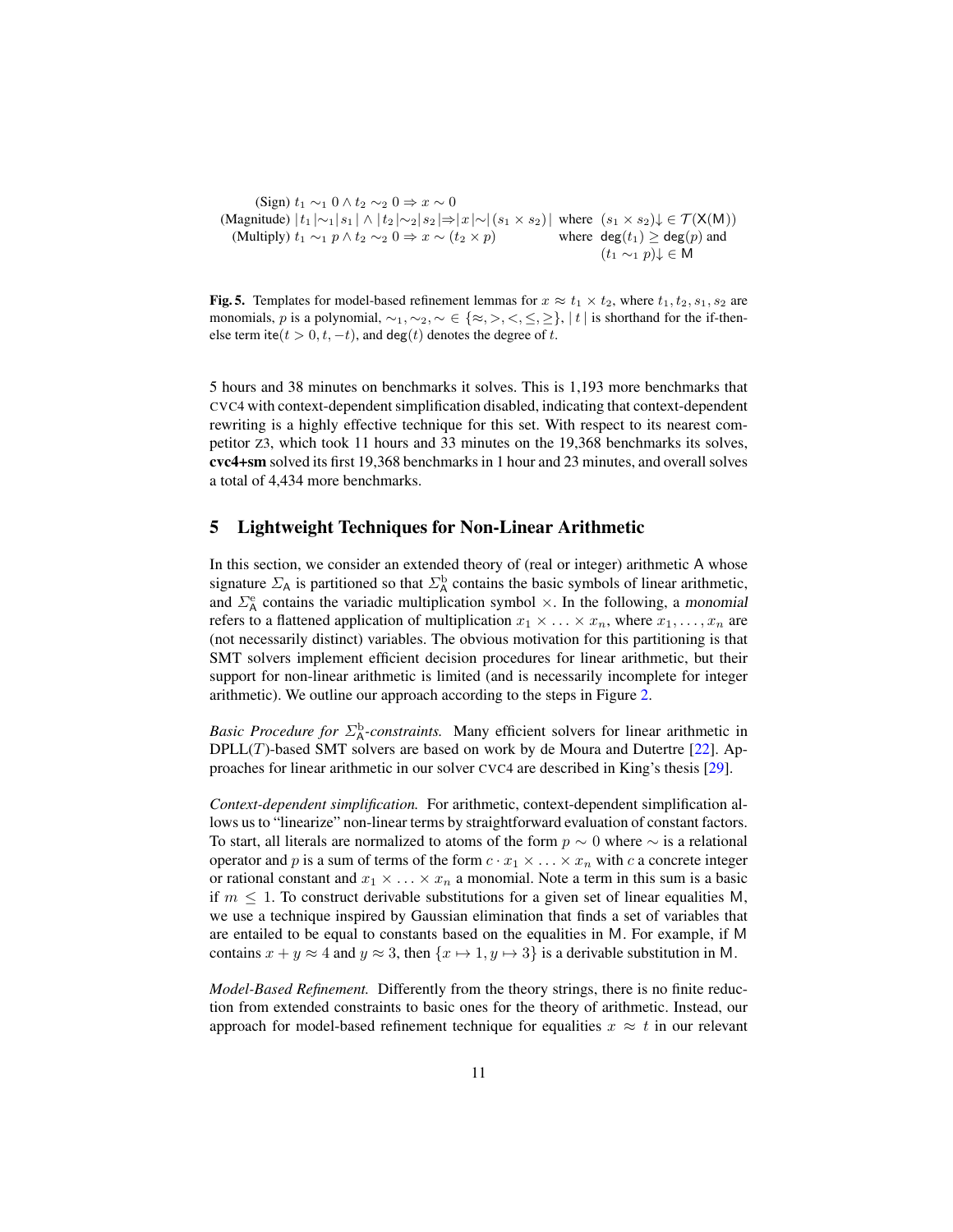inconsistent subset of  $X(M)$ , where t is a monomial, adds lemmas that help refine the value of x in future models by stating various properties of multiplication. We see  $t$ as decomposed into the product  $t_1 \times t_2$  of two monomials. Figure [5](#page-10-0) lists three basic templates we use for generating refinement lemmas based on  $x \approx t_1 \times t_2$ . This list is not comprehensive, but represents the three most commonly used lemma templates in our implementation.

Suppose we have a model M for our set of basic constraints M. Let  $\varphi$  be a formula that is an instance of one of the templates in Figure [5,](#page-10-0) meets the side conditions in the figure (if any), and is such that  $\lceil \varphi \rceil = \varphi \{x \mapsto t_1 \times t_2\}$  is a valid formula in theory A. Notice that  $\varphi$  is a refinement lemma for  $(M, X(M), M)$  if  $M \not\models \varphi$ . For the first two lemmas,  $\varphi$  is equivalent to a formula whose literals are either of the form  $u_1 \sim u_2$ , where  $\sim$  is one of  $\{\approx,>,<,\leq,\geq\}$ , and for  $i=1,2$ , the term  $u_i$  is either 0, or a monomial of the form  $x_1 \times \ldots \times x_n$ , where for each  $j = 1, \ldots, n$ ,  $x_j$  is a variable from  $V(X(M))$ . Only a finite number of literals of this form exist. Thus, all refinement lemmas generated using the first two templates are built from a finite set of literals  $\mathcal{L}$ . A more detailed argument can show that lemmas generated from the third template are built from a finite set of literals as well. This fact suffices to argue that our extended solver will generate only a finite number of refinement lemmas for a given context M which is enough for termination in  $DPLL(T)$ . However, it is not enough for refutation completeness in A since one may need refinement lemmas that are not an instance of these templates.

*Example 7.* Let  $M = \{x < 0, y > z\}$  and  $X(M) = \{x \approx y \times z\}$ . Let M be a model of M where  $\mathcal{M}(x) = -1$ ,  $\mathcal{M}(y) = 3$  and  $\mathcal{M}(z) = 2$ . The relevant inconsistent subset  $\mathcal{I}_{\mathcal{M}}^{\mathsf{X}}(\mathsf{M})$  contains  $x \approx y \times z$ . The formula  $\varphi = (y > 0 \land z > 0) \Rightarrow x > 0$  is an instance of first template in Figure [5,](#page-10-0) and  $\lceil \varphi \rceil = (y > 0 \land z > 0) \Rightarrow y \times z > 0$  is valid in A. Since  $M \models y > 0 \land z > 0$  but  $M \not\models x > 0$ , we have that  $\varphi$  is a refinement lemma for  $(M, X(M), M)$ . Returning  $\lceil \varphi \rceil$  as a learned clause has the effect of ruling out a class of models that includes  $M$  in subsequent states.  $\Box$ 

*Example 8.* Let  $M = \{y > 3, x > y, x < 3 \cdot z - 1\}$  and  $X(M) = \{x \approx y \times z\}.$ Let M be a model of M where  $\mathcal{M}(y) = 4$ ,  $\mathcal{M}(x) = 5$  and  $\mathcal{M}(z) = 3$ , where again  $(x \approx y \times z) \in \mathcal{I}^{\mathsf{X}}_{\mathcal{M}}(\mathsf{M})$ . The formula  $\varphi = (y > 3 \land z > 0) \Rightarrow x > 3 \cdot z$  is an instance of the third template in Figure [5,](#page-10-0) and  $\lceil \varphi \rceil = (y > 3 \land z > 0) \Rightarrow y \times z > 3 \cdot z$  is valid in A. Since  $M \models y > 3 \land z > 0$  but  $M \not\models x > 3 \cdot z$ , we have that  $\varphi$  is a refinement lemma for  $(M, X(M), M)$ . Returning  $\lceil \varphi \rceil$  as a learned clause suffices to show this context is unsatisfiable.  $\Box$ 

*Evaluation* We considered all benchmarks of the SMT-LIB library [\[9\]](#page-15-9) that contain nonlinear real (QF NRA) and non-linear integer (QF NIA) quantifier-free problems. We evaluated two configurations of CVC4: cvc4+sm and cvc4+m. The first configuration implements both context-dependent simplification (based on linearizing variables that are entailed to be equal to constants), and model-based refinement lemmas (Figure [5\)](#page-10-0), whereas the second implements model-based refinement only.

The results are presented in Figure [6.](#page-12-0) On the QF NRA problems, we compared CVC4 with  $Z3$ , YICES2 [\[21\]](#page-16-11), and RASAT [\[37\]](#page-16-12). RASAT is an incomplete interval based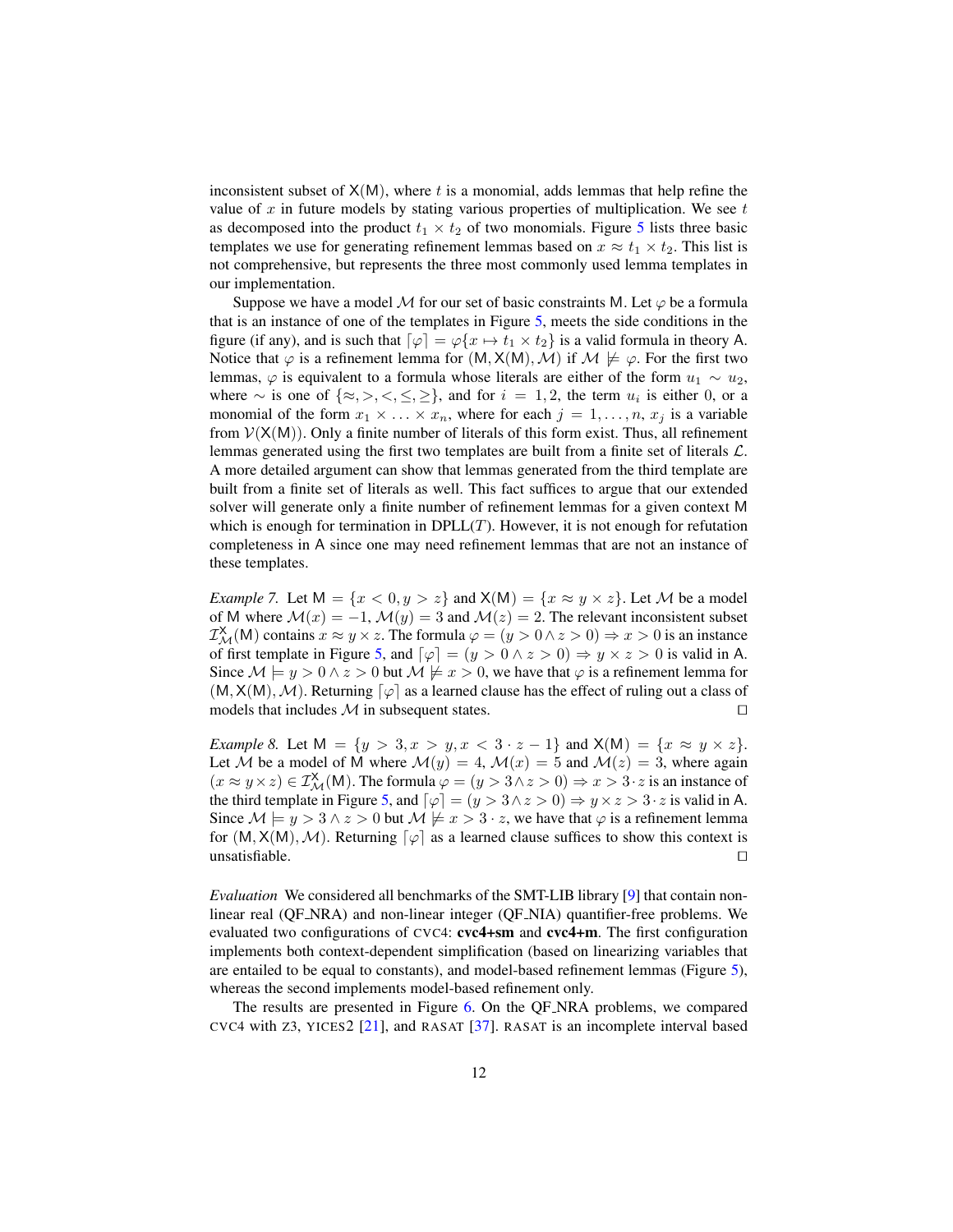| <b>OF_NIA</b>                                    | aprove                        |          | calypto   Iranker   Ictes |  |       | leipzig |                          | mcm   uauto   ulranker |  |                |  |            | Total                                             |  |              |
|--------------------------------------------------|-------------------------------|----------|---------------------------|--|-------|---------|--------------------------|------------------------|--|----------------|--|------------|---------------------------------------------------|--|--------------|
|                                                  |                               | $#$ time | $#$ time                  |  |       |         |                          |                        |  |                |  |            | # time  # time   # time   # time  # time   # time |  | $#$ time     |
| $ y$ vices                                       | $ 8706 1761 $ 173 83 98 102 0 |          |                           |  |       |         | $0 92 \t30 4 \t32 7$     |                        |  |                |  | 0 32       |                                                   |  | 11 9112 2021 |
| z3                                               | 8253 7636 172 146 93 767 0    |          |                           |  |       |         | $0 157 \t173 16 \t180 7$ |                        |  |                |  | 0 32       |                                                   |  | 43 8730 8947 |
| $ {\rm cvc4+m}$   8234 4799   164 43   111       |                               |          |                           |  | 52.11 |         | 016958910                |                        |  | 0 <sub>6</sub> |  | 0 32       |                                                   |  | 84 8617 5569 |
| $ {\rm cyc4}+{\rm sm} 8190\,3723 170\quad61 108$ |                               |          |                           |  | 57 1  |         | 0  68 375   3 107   7    |                        |  |                |  | 1 32       |                                                   |  | 86 8579 4413 |
| AProVE 80283819 72110 3                          |                               |          |                           |  |       | 2 0     | 0 157, 169 0             |                        |  | 0 0            |  | $0\vert 6$ |                                                   |  | 482664106    |

| <b>OF_NRA</b>              | hong |        |                |        |   |  | hycomp   kissing   Iranker   mtarski   uauto |  |                                                     |  |       |      | zankl | <b>Total</b>                                             |               |  |
|----------------------------|------|--------|----------------|--------|---|--|----------------------------------------------|--|-----------------------------------------------------|--|-------|------|-------|----------------------------------------------------------|---------------|--|
|                            |      | # time |                |        |   |  |                                              |  | # time   # time   # time   # time   # time   # time |  |       |      |       | #                                                        | time          |  |
| z3                         | 9    |        |                |        |   |  |                                              |  |                                                     |  |       |      |       | 16 2442 3903 27 443 235 1165 7707 370 60 175 87 23 10567 | 6098          |  |
| yices                      |      |        |                |        |   |  |                                              |  |                                                     |  |       |      |       | 59 2379 594 10 0 213 3110 7640 707 50 210 91 61 10390    | 4744          |  |
| raSat                      | 20   |        | 1 1 1 9 3 3    | 409 12 |   |  | 32 0                                         |  | $0 6998 \t504 0$                                    |  |       | 0.54 |       | 52 9017                                                  | 999           |  |
| $ {\rm cvc4+sm} 20\rangle$ |      |        | $0 2246$ 718 5 |        |   |  |                                              |  | 0 6238375 54343711 1131 33                          |  |       |      |       |                                                          | 36 8372 12874 |  |
| $ {\rm cvc4+m} \rangle$ 20 |      |        | $0 2236$ 491   |        | 6 |  |                                              |  | 0 603 6677 5440 3532 10                             |  | 33 31 |      |       |                                                          | 25 8346 10761 |  |

<span id="page-12-0"></span>Fig. 6. Results for benchmarks in the QF NIA and QF NRA logics of SMT-LIB. All experiments are run with a 60 second timeout. Time columns give cumulative seconds on solved benchmarks.

solver, while both Z3 and YICES2 are complete solvers based on NLSAT [\[28\]](#page-16-13) (with YICES2 relying on the more recent variant called MCSAT [\[20\]](#page-16-14)). Note that NLSAT and the underlying algorithms are highly non-trivial and not based on  $DPLL(T)$ , making integration with  $DPLL(T)$ -based solvers such as CVC4 impossible.

Although our method is incomplete, overall CVC4 solves an impressive fraction of SMT-LIB problems. The first interesting observation is that CVC4 solves all instances in the hong problem set. These are problems that are know to be hard for the methods underlying Z3 and YICES2, but easy for solvers based on interval reasoning such as RASAT. Note that CVC4 does not directly employ any interval reasoning, and the extra deductive power comes as a side-effect of model-based refinement. Another positive result is that CVC4 solves most problems in the lranker [\[30\]](#page-16-15) and uauto problem sets. CVC4's perfomance on these problems which come from invariant generation [\[18\]](#page-16-16), show that our proposed methods work well on practical problems. An example of a class of benchmarks where CVC4 does not perform well are the mtarski benchmarks [\[2\]](#page-15-10). These benchmarks come from the analysis of elementary real functions and, due to their high degrees, solving them requires full support for algebraic reasoning. The results show that our new method is positioned between the incomplete interval-based methods like those implemented in RASAT, and the complete methods like those implemented in Z3 and YICES2, while performing well on practical problems.

On the QF NIA problems, we compare CVC4 with Z3, YICES2, and APROVE [\[25\]](#page-16-17). The APROVE solver relies on bit-blasting [\[23\]](#page-16-18), Z3 relies on bit-blasting aided with lin-ear and interval reasoning, while YICES2 extends NLSAT with branch-and-bound [\[27\]](#page-16-19). Both versions of CVC4 perform well, especially considering that we do not rely on bit-blasting or sophisticated non-linear reasoning. Again, on the lranker and ulranker problem sets the new method in CVC4 excels, solving the highest number of problems. Overall, cvc4+m proves 812 problems unsatisfiable, and cvc4+sm proves 825 problems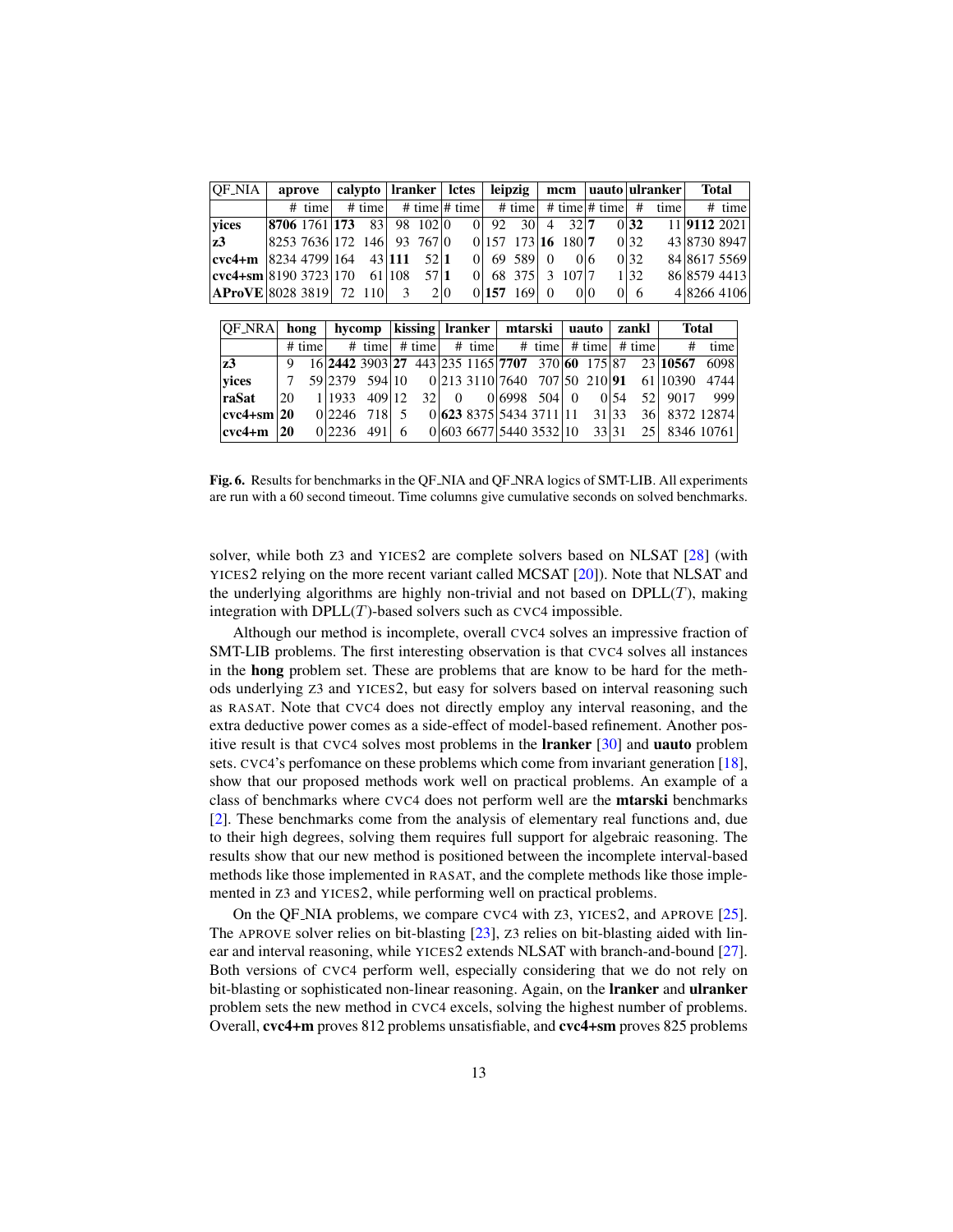unsatisfiable, while YICES2, Z3, and APROVE can show 975, 485 and 0 problems unsatisfiable, respectively. Focusing on unsatisfiable problems, our results show that the new method is positioned between the incomplete bit-blasting-based solvers like APROVE, and more sophisticated solvers like YICES2.

### <span id="page-13-0"></span>6 Lazy Bit-blasting for Bit-vector Constraints

In this section, we present our preliminary work on a stratified approach for solving bitvector constraints. We consider the theory of fixed-width bit-vectors whose signature contains a bit-vector sort BV<sub>n</sub> for each  $n > 0$ , and a variety of functions that are used to encode bit-level arithmetic and other operations [\[8\]](#page-15-11). A common method for constraints in this theory is to eagerly reduce bit-vector constraints to propositional ones, where this method is often called *bit-blasting*. However, certain bit-vector functions require fairly sophisticated propositional encodings which may degrade the performance of the SAT solver that reasons about the bit-blasted form of the problem. Thus, we consider a theory of bit-vectors whose signature is partitioned such that its extended signature contains the symbols for bit-vector multiplication (bvmul), unsigned and signed division (bvudiv and bvsdiv), unsigned and signed remainder (bvurem and bvsrem), and signed modulus (bvsmod). All other symbols are assumed to be in the basic signature.

*Procedure for*  $\Sigma_{\text{BV}}^{\text{b}}$ *-constraints* In previous work [\[26\]](#page-16-6), Hadarean et. al. developed lazy techniques for a theory of fixed width bit-vectors. In their approach, the solver resorts to bit-blasting only when algebraic approaches do not suffice to establish satisfiability. The solver may use algebraic reasoning to infer additional equalities, for instance based on specialized reasoning about inequalities, bit-shifting, or concatenation and extraction. If M is still satisfiable, then the solver resorts to bit-blasting. In other words, for each  $\ell \in M \cap \mathcal{L}$ , the solver learns the formula  $\ell \Leftrightarrow \mathcal{B}(\ell)$ , where  $\mathcal{B}(\ell)$  is the propositional encoding of bit-vector literal  $\ell$ .

*Context-dependent simplification* Competitive modern solvers including CVC4 use aggressive simplification techniques for the theory of bit-vectors which we leverage in the first step of Figure [2.](#page-6-0) Our technique for constructing derivable substitutions is based on mapping variables  $x$  to bit-vector constants that occur in the same equivalence class as  $x$  in the congruence closure of M.

*Model-Based Refinement* Our model-based refinement techniques chooses a  $x \approx t$  in  $\mathcal{I}_{\mathcal{M}}^{\mathsf{X}}(\mathsf{M})$  and learns  $x \approx t \Leftrightarrow \mathcal{B}(x \approx t)$ , where  $\mathcal{B}(x \approx t)$  is the propositional encoding of  $x \approx t$ . In other words, we bit-blast constraints from  $X(M)$  at lower priority than constraints in M, and only if they appear in our relevant inconsistent subset.

*Evaluation* We provide a preliminary evaluation of a new version cvc4+sm whose signature is partitioned according to this section and that implements both contextdependent simplification and model-based refinement techniques, and compared this with the default configuration of CVC4 with lazy bit-blasting from [\[26\]](#page-16-6) that does not consider the partitioned signature. We ran both on the sage2 family of benchmarks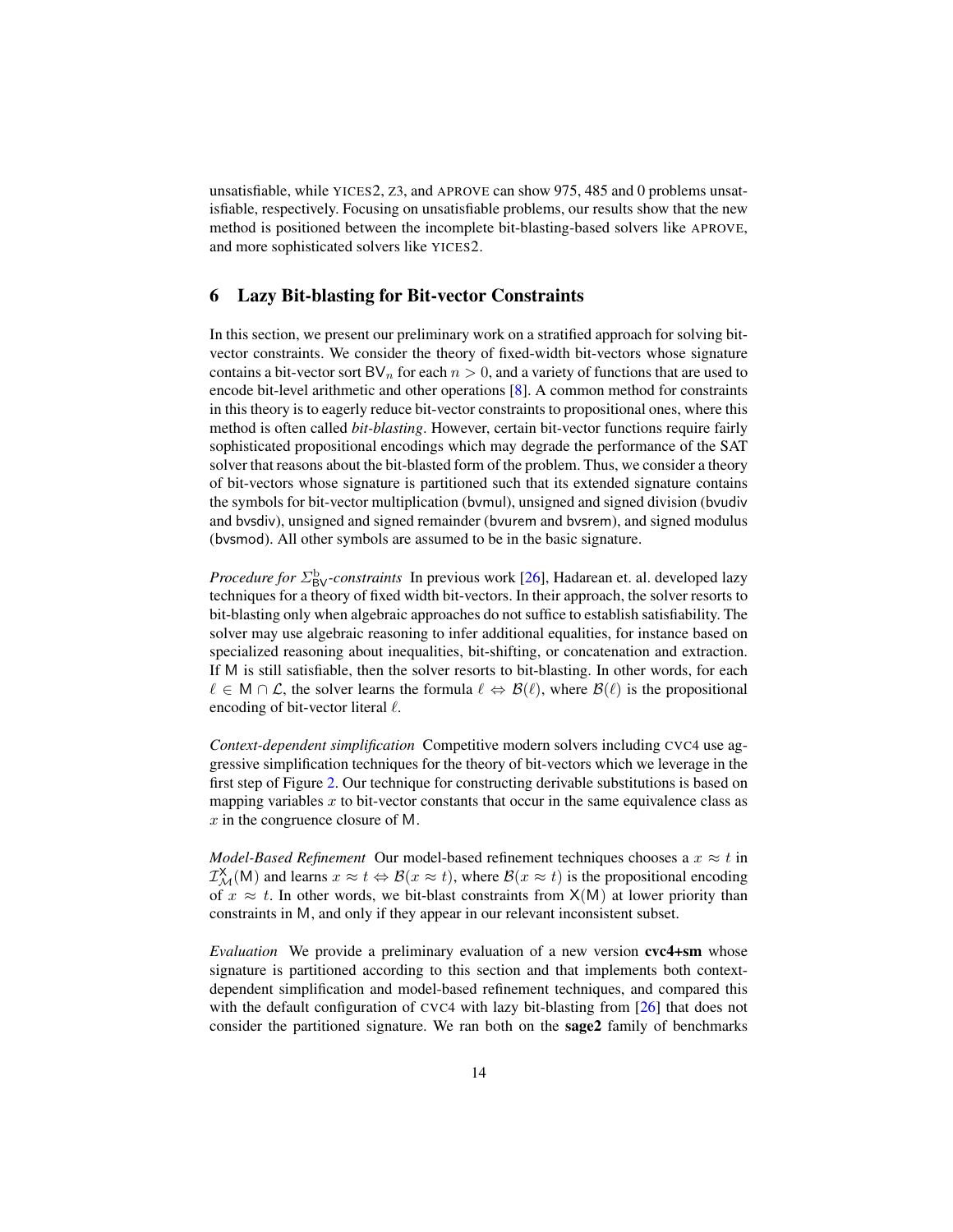from the QF BV division of SMT LIB [\[9\]](#page-15-9). Overall, cvc4+sm solved 11415 benchmarks compared to 11256 solved by cvc4. While these results are not competitive with stateof-the-art eager bit-blasting techniques such as those in Boolector [\[14\]](#page-15-12) which solves 13549, we believe these results are encouraging due to the simplicity of the implementation and orthogonality with eager bit-blasting approaches, as cvc4+sm solved 2171 benchmarks in this set not solved by Boolector.

### 7 Related Work

A common way to support extensions of theories is to provide first-order axiomatizations of additional symbols in the signature of the extension. One can show decision procedures for theory extensions exist, given a finite instantiation strategy [\[35,](#page-16-20) [6\]](#page-15-13). In contrast, the approaches we develop are specialized to particular extensions, and thus have specific advantages over an axiomatic approach in practice.

The idea of using inconsistent (partial) models that guide the learning of new facts is not new. For example, the CDCL algorithm of modern SAT solvers learns clauses to eliminate inconsistent assignments; branch-and-bound in integer programming learns lemmas to eliminate real solutions; and the decision procedure for the theory of arrays [\[15\]](#page-15-2) generates expensive array lemmas based on the current model. The MCSAT approach to SMT, as another example, [\[20\]](#page-16-14) is based entirely on the interplay of models and lemmas that refute them. Although our approach is similar in spirit, our goals are different. All mentioned approaches are targeting concrete theories where saturation with lemmas is complete and the models are used to guide control the saturation. Our approach, on the other hand, targets generic theories where a decision procedure is either not available or incompatible with  $DPLL(T)$ . The advantage of the presented framework is that reasoning in complex theories can be achieved by relying on existing  $DPLL(T)$  technology supported by the majority of existing SMT solvers (solving the base theory, relying on equality reasoning and simplification), and very little additional engineering effort to generate relevant refinement lemmas.

A number of SMT solvers support string reasoning [\[39,](#page-16-0) [31,](#page-16-1) [36,](#page-16-21) [1\]](#page-15-5). Techniques for extended string constraints [\[12,](#page-15-6) [39,](#page-16-0) [36\]](#page-16-21) rely on eager reductions to a core language of basic constraints. To our knowledge, no other string solvers leverage context-dependent simplification. Recent lightweight approaches for non-linear arithmetic constraints have been explored in [\[3,](#page-15-14) [17\]](#page-16-3). Current state-of-the-art approaches for bit-vectors rely on eager bit-blasting techniques with approaches.An earlier approach for lazy bit-blasting was proposed by Bruttomesso et. al [\[16\]](#page-15-15). A recent approach for bit-vectors uses lazy bit-blasting based on the MCSAT framework is given by Zeljic et al [\[38\]](#page-16-22).

### 8 Conclusion and Future Work

We have presented new approaches for handling constraints in the theories of strings, bit-vectors, and non-linear arithmetic. The common thread in each of these approaches is to partition the signatures of these signatures into a basic and extended parts, and treat constraints in the extended signature using context-dependent simplification and modelbased refinement techniques. Our evaluation indicates that these techniques are highly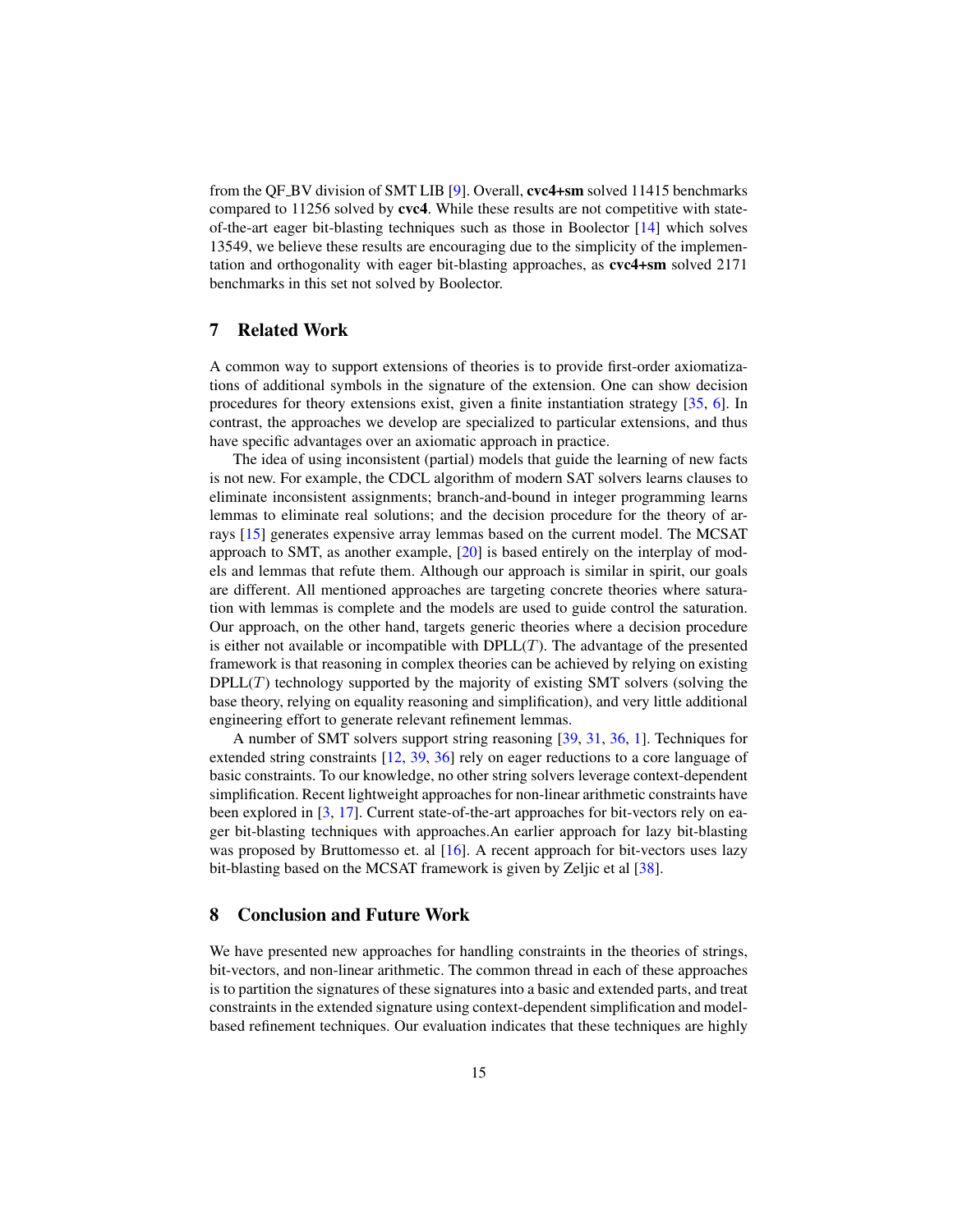effective for an extended theory of strings and give CVC4 some advantages with the state-of-the-art for non-linear arithmetic. Our preliminary results suggest the approach may be promosing for bit-vectors as well.

We plan use these techniques in part to develop further theory extensions that would be useful to support in SMT solvers. Other extensions of interest worth pursuing include a stratified approach for floating-point constraints, commonly used type conversion functions (e.g. by to int, int to str), and transcendental functions.

Acknowledgments We would like to thank Liana Hadarean and Martin Brain for helpful discussion about bit-vectors, and Tim King for his support for arithmetic in CVC4.

### References

- <span id="page-15-5"></span>[1] P. A. Abdulla, M. F. Atig, Y. Chen, L. Holík, A. Rezine, P. Rümmer, and J. Stenman. Norn: An SMT solver for string constraints. In *CAV*, Lecture Notes in Computer Science, pages 462–469. Springer, 2015.
- <span id="page-15-10"></span>[2] B. Akbarpour and L. C. Paulson. Metitarski: An automatic theorem prover for real-valued special functions. *Journal of Automated Reasoning*, 44(3):175–205, 2010.
- <span id="page-15-14"></span>[3] J. Avigad, R. Y. Lewis, and C. Roux. A heuristic prover for real inequalities. *J. Autom. Reasoning*, 56(3):367–386, 2016.
- <span id="page-15-7"></span>[4] T. Ball and J. Daniel. Deconstructing dynamic symbolic execution. In *Proceedings of the 2014 Marktoberdorf Summer School on Dependable Software Systems Engineering*. IOS Press, 2014.
- <span id="page-15-0"></span>[5] K. Bansal, A. Reynolds, C. W. Barrett, and C. Tinelli. A new decision procedure for finite sets and cardinality constraints in SMT. In *IJCAR*, pages 82–98, 2016.
- <span id="page-15-13"></span>[6] K. Bansal, A. Reynolds, T. King, C. W. Barrett, and T. Wies. Deciding local theory extensions via e-matching. In *CAV*, pages 87–105, 2015.
- <span id="page-15-8"></span>[7] C. Barrett, C. L. Conway, M. Deters, L. Hadarean, D. Jovanović, T. King, A. Reynolds, and C. Tinelli. CVC4. In *CAV*, CAV'11, pages 171–177. Springer-Verlag, 2011.
- <span id="page-15-11"></span>[8] C. Barrett, P. Fontaine, and C. Tinelli. The SMT-LIB Standard: Version 2.5. Technical report, Department of Computer Science, The University of Iowa, 2015. Available at www.SMT-LIB.org.
- <span id="page-15-9"></span>[9] C. Barrett, P. Fontaine, and C. Tinelli. The Satisfiability Modulo Theories Library (SMT-LIB). www.SMT-LIB.org, 2016.
- <span id="page-15-4"></span>[10] C. Barrett, R. Nieuwenhuis, A. Oliveras, and C. Tinelli. Splitting on demand in SAT modulo theories. In *Proceedings of LPAR'06*, pages 512–526. Springer, 2006.
- <span id="page-15-3"></span>[11] C. Barrett, R. Sebastiani, S. Seshia, and C. Tinelli. Satisfiability modulo theories. In A. Biere, M. J. H. Heule, H. van Maaren, and T. Walsh, editors, *Handbook of Satisfiability*, volume 185, chapter 26, pages 825–885. IOS Press, February 2009.
- <span id="page-15-6"></span>[12] N. Bjørner, N. Tillmann, and A. Voronkov. Path feasibility analysis for string-manipulating programs. In *TACAS*, pages 307–321. Springer-Verlag, 2009.
- <span id="page-15-1"></span>[13] M. Brain, V. D'Silva, A. Griggio, L. Haller, and D. Kroening. Deciding floating-point logic with abstract conflict driven clause learning. *Formal Methods in System Design*, 2014.
- <span id="page-15-12"></span>[14] R. Brummayer and A. Biere. Boolector: An efficient smt solver for bit-vectors and arrays. In *TACAS*, TACAS '09, pages 174–177, 2009.
- <span id="page-15-2"></span>[15] R. Brummayer and A. Biere. Lemmas on demand for the extensional theory of arrays. *Journal on Satisfiability, Boolean Modeling and Computation*, 6:165–201, 2009.
- <span id="page-15-15"></span>[16] R. Bruttomesso, A. Cimatti, A. Franzén, A. Griggio, Z. Hanna, A. Nadel, A. Palti, and R. Sebastiani. A lazy and layered SMT(BV) solver for hard industrial verification problems. In *CAV*, pages 547–560, 2007.